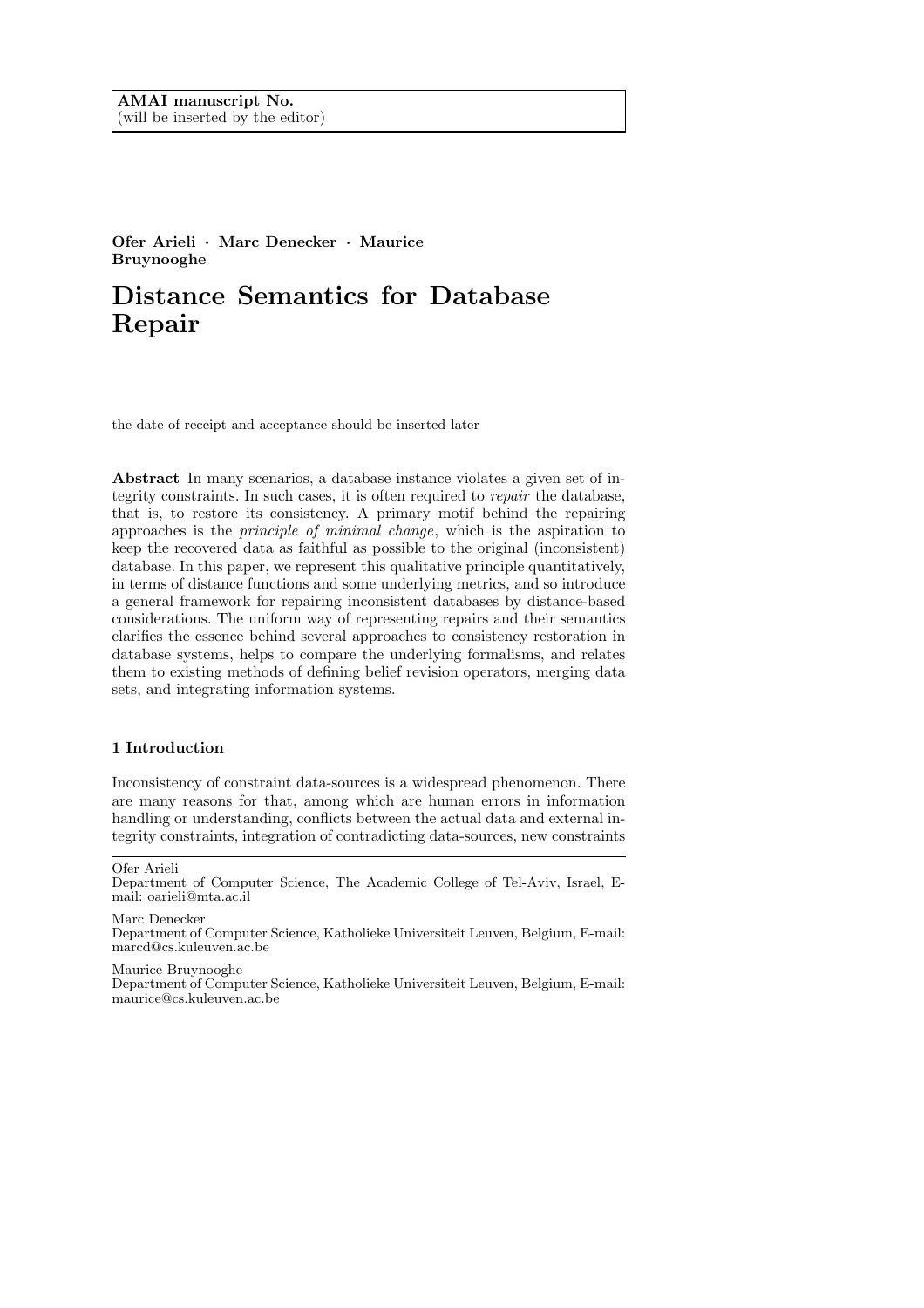that are enforced on pre-existing data, and so forth. In such cases it is usually required to 'repair' the information, that is, restore its consistency. This task is usually closely related to the principle of minimal change, which is the aspiration to reach consistency by a minimal amount of modifications in the 'spoiled' data. To illustrate this, consider the following simple example:

Example 1 Consider a database with two data facts  $\mathcal{D} = \{p, r\}$ , and an integrity constraint  $IC = p \rightarrow q$ . Under the closed world assumption [42, 43, stating that each atomic formula that does not appear in  $D$  is false, this database is clearly inconsistent, as  $TC$  is violated. Two ways of restoring consistency in this case are by inserting q to  $\mathcal D$  or deleting p from  $\mathcal D$ . Moreover, assuming that integrity constraints cannot be altered, these are the most compact ways of repairing this database, in the sense that any other solution requires a larger amount of changes (i.e., insertions or retractions) in D.

Consistency restoration by minimal change may be traced back to [16] and [49]. In the context of database systems, this notion was introduced by  $[1]$ , and then considered by many others, including  $[2,4,5,9,10,12,18,26,$ 27,35,37,46,47]. Some implementations of these methods are reported in [4, 23,25,33]. Despite their syntactic and semantic differences, as well as the different notions of repair used by different consistency maintenance formalisms, the rationality behind all these methods is of keeping the 'recovered' data 'as faithful as possible' to the original (inconsistent) data.

A common way of deriving minimal change is by distance considerations. This approach is very common, for instance, in belief revision [19,28,31, 39,44], where the belief states of the reasoner before and after the revision are kept as close to each other as possible. Closeness is specified in terms of distance semantics, using appropriate metrics. In this paper, following the same idea, we identify distance-based semantics at the heart of several repairing methods, and introduce a corresponding framework for data repair. In this respect, we follow Bertossi's remark in [7], that

Identifying general properties of the reasonable repair semantics [. . .] is a very important research direction. Unifying principles seem to be necessary at this stage in order to have a better understanding of consistent query answering.

Although there are several approaches to database repair that do not involve distance considerations (most notably, those that are based on *set inclusion*, e.g.  $[1,14,26,47]$ , our framework does capture all the known *quantitative* methods for database repair, including those that are based on *minimal car*dinality and similarity measures induced by *tableaux homomorphism*. Moreover, as the same distance-based considerations are also the nucleus of many approaches for belief revision and data integration, this work is not restricted to databases only, and can be easily generalized to other paradigms in which reasoning with inconsistency is involved.

The rest of this paper, which is a revised and extended version of the paper in [3], is organized as follows: In Section 2 we give a general representation of consistency restoration in database systems as a distance minimization problem. In Section 3 we consider different distance-based approaches to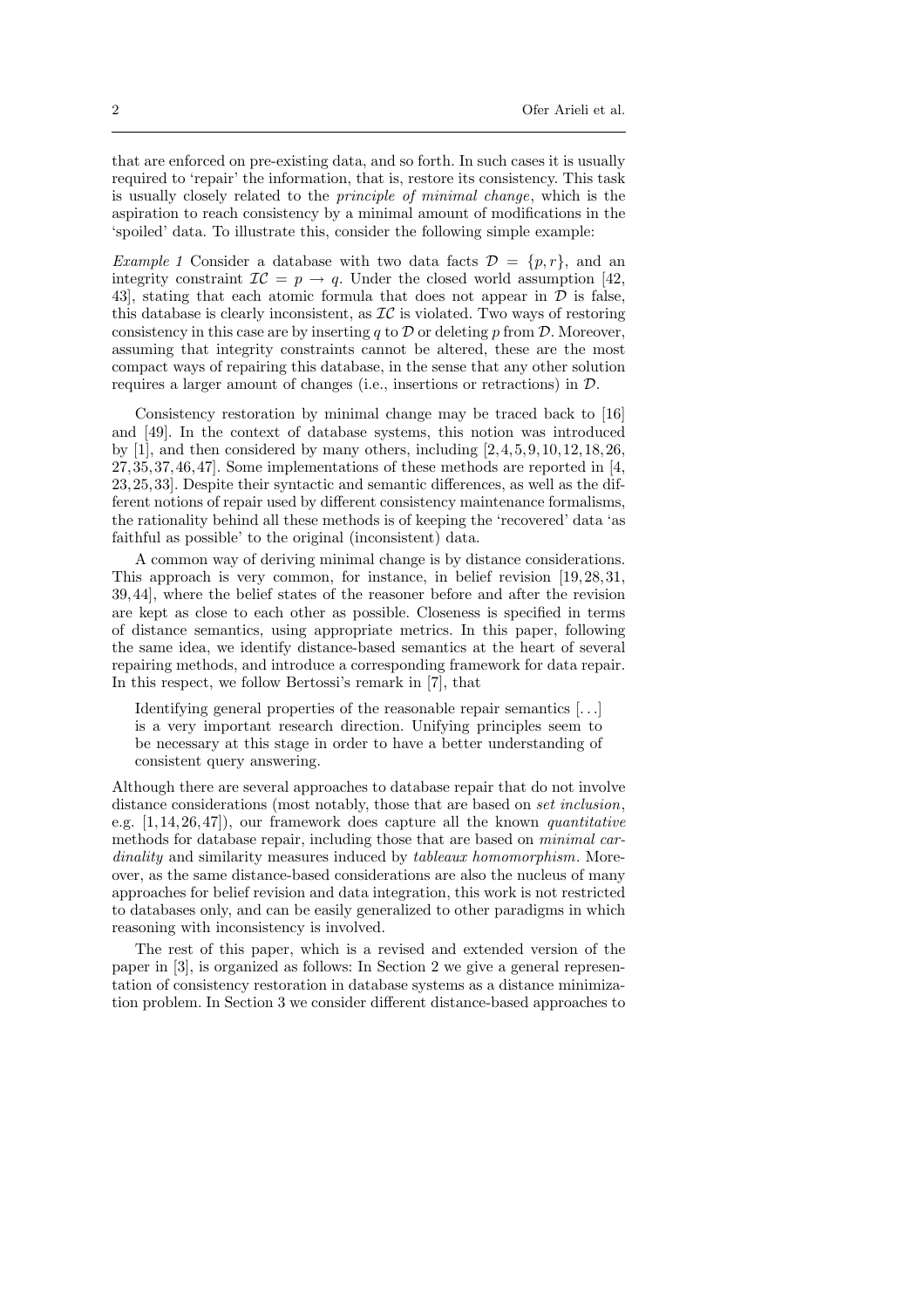database repairing, and incorporate the notion of optimal matching (between the spoiled and the recovered data) for generalizing some existing repairing methods and defining several new ones. In Section 4 we show how our framework can be used also for merging independent data-sources. In Section 5 we consider some related works on database repairing and in Section 6 we conclude.

#### 2 Database Repair as a Distance Minimization Problem

# 2.1 Motivation

We begin with an informal description of the problem at hand and how to handle it. For this, consider the following set of ground facts:

$$
\left\{\begin{array}{l} \texttt{employee}(Alice), \ \texttt{salary}(Alice, 1000), \ \texttt{directory}(Alice) \\ \texttt{employee}(Bob), \ \ \texttt{salary}(Bob, 1000), \end{array}\right\},
$$

and two integrity constraints: One says that every employee has a salary, and the other constraint specifies that a director should earn more money than any other employee. Now, applying here the closed world assumption, we conclude that Bob is not a director. On the other hand, Bob earns the same amount of money as Alice, who is a director, so the second integrity constraint is violated.

One way of restoring the database consistency is by changing Alice's salary. A compact way of doing so, assuming that the new salary is unknown, is by *updating* the set of facts above, so that  $\texttt{salary}(Alice, x)$  will replace  $s$ alary( $Alice$ , 1000). Implicitly, the variable of this update is existentially quantified, as it represents a particular but unknown constant in the language of the problem domain. Note, however, that updates in which the value of  $x$ is less than or equal to 1000 are not useful, as they still violate one of the integrity constraints. To properly repair the database in this case one has to impose the restriction that  $x > 1000$ . This characterization of one way of restoring the database consistency is called a potential repair of the database.

Yet, not every potential repair necessarily describes an optimal way of repairing the database. For instance, another way of repairing the database above is by increasing the salary of Alice and decreasing the salary of Bob at the same time. Clearly, this potential repair is inferior to the previous one, as it requires additional modifications. Preference among the potential repairs is performed by a distance semantics that captures the intuition that the repaired database should be 'as close as possible' to the original, inconsistent database.

In what follows, we formalize this process and consider some useful metrics for making plausible choices among the potential repairs of a given database.

# 2.2 Repairing inconsistent databases

In the sequel, we denote by  $\mathcal L$  a first-order language consisting of a finite set  $\mathcal P$ of predicate symbols and a (possibly infinite) set  $\mathfrak C$  of constants.  $\mathcal P$  includes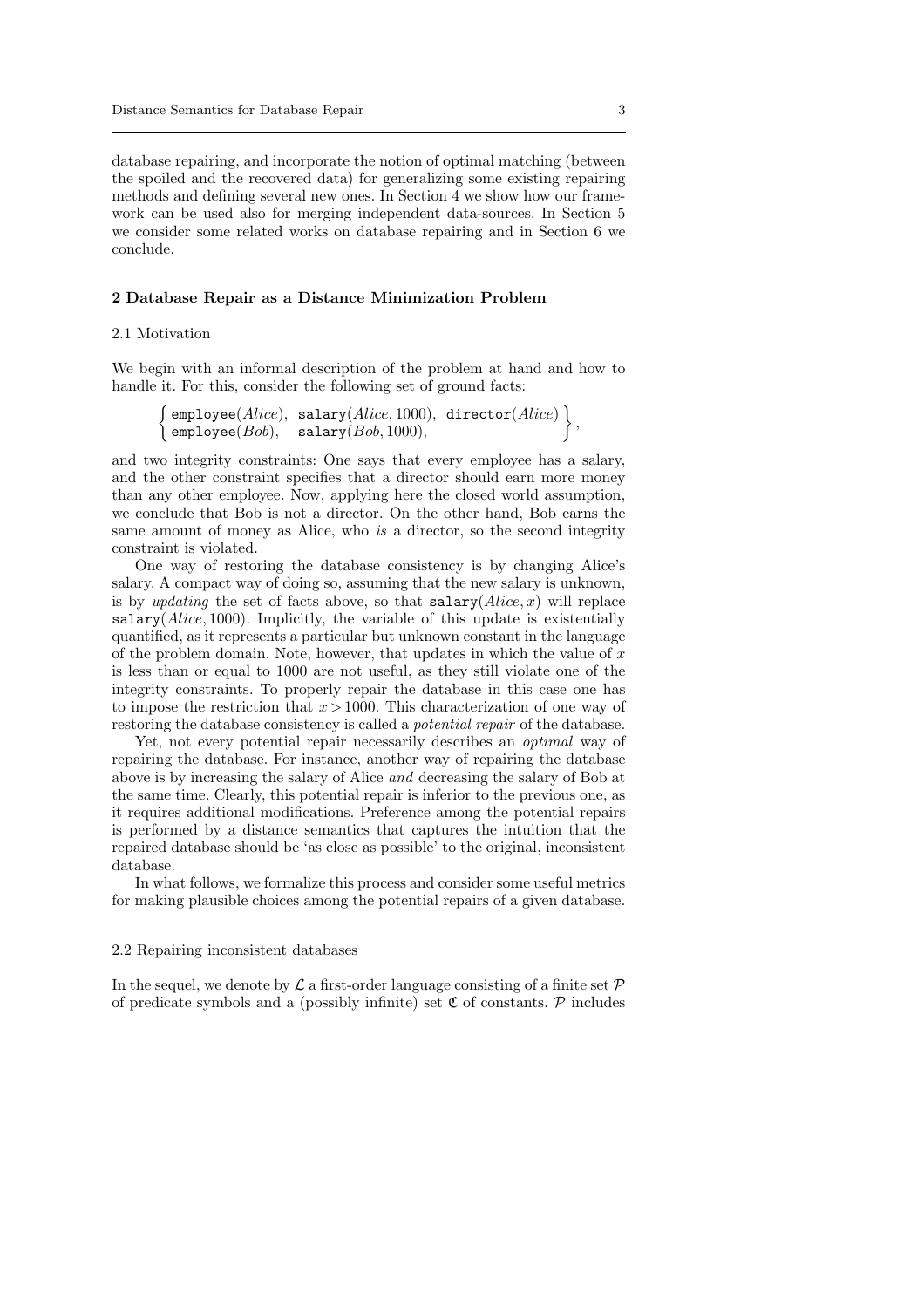the constants t and f, the binary predicates = and  $\neq$ , and the arithmetic predicates  $\langle , \rangle$ ,  $\leq$  and  $\geq$ . The atomic formulas in  $\mathcal L$  are constructed from the predicates in  $P$  over tuples of variables and constants from  $\mathfrak{C}$ . We denote this set by  $\text{Atoms}(\mathcal{L})$ , or just Atoms. A formula without variables is called ground. A ground atomic formula is sometimes called a fact. We denote the set of ground atoms by  $\mathsf{GAtoms}(\mathcal{L})$ , or just  $\mathsf{GAtoms}$ . Compound formulas in  $\mathcal L$ are constructed from the atomic formulas using the standard recursive rules for  $\neg, \wedge, \vee, \forall$  and  $\exists$ . An *L*-structure (interpretation)  $\nu$  consists of a domain  $Dom(\nu)$ , a domain element for every constant in  $\mathfrak{C}$ , and an *n*-ary relation on  $Dom(\nu)$  for every *n*-ary predicate symbol in  $\mathcal{P}$ . The logical symbols t and f are interpreted, respectively, by true and false;  $=$  and  $\neq$  by the identity relation and its negation; and the arithmetic predicates  $\langle , \rangle$ ,  $\leq$  and  $\geq$  by their standard arithmetic meaning. Herbrand interpretations for  $\mathcal L$  are a particular kind of  $\mathcal{L}\text{-structures, where the domain is equal to } \mathfrak{C}$  and the interpretation of the elements of  $\mathfrak C$  is given by the identity function. Herbrand models of a set S of formulas in  $\mathcal L$  are Herbrand interpretations for  $\mathcal L$  that satisfy each formula in  $S$ .

**Definition 1 (databases)** A *database*  $\mathcal{DB}$  is a pair  $(\mathcal{D}, \mathcal{IC})$ , where  $\mathcal D$  is a finite set of ground atomic facts, and  $\mathcal{IC}$  is a finite and consistent set of formulas in  $\mathcal{L}$ .

The set  $D$  in the definition above is called the *database instance* of  $\mathcal{DB}$ . Its meaning is determined by the least Herbrand model of the conjunction of the facts in  $D$ . The formulas in  $IC$  are called *integrity constraints*. These formulas specify conditions that should be satisfied by the (least Herbrand model of the) database instance. We denote this by  $\mathcal{D} \models \mathcal{IC}$ . The set  $\mathfrak{C}(\mathcal{DB})$ of the constants that appear in  $\mathcal D$  and in  $\mathcal{IC}$  is called the *active domain* of DB. Note that as both D and IC are finite sets,  $\mathfrak{C}(DB)$  is a *finite* subset of **C.** In what follows we denote by  $\mathsf{Atoms}(\mathcal{DB})$  the atomic formulas that are constructed from the predicates in  $P$  over tuples of variables and constants from  $\mathfrak{C}(\mathcal{DB})$ . The subset of ground atoms is denoted GAtoms( $\mathcal{DB}$ ).

#### **Definition 2** (consistency) A database  $(\mathcal{D}, \mathcal{IC})$  is consistent if  $\mathcal{D} \models \mathcal{IC}$ .

When a database is not consistent, one or more integrity constraints are violated, and so it is usually required to 'repair' the database, i.e., restore its consistency. We require that the repaired information would be 'as close as possible' to the original one. Implicitly, then, this criterion involves distancebased considerations and a corresponding metric. Below, we recall the relevant definition.

**Definition 3 (distance functions)** A total function  $d: U \times U \rightarrow \mathbb{R}^+$  is called a pseudo distance on U if it is symmetric  $(\forall u, v \in U \ d(u, v) = d(v, u))$ and preserves identity  $(\forall u, v \in U \, d(u, v) = 0 \text{ iff } u = v)$ . A distance function on U is a pseudo distance on U that satisfies the triangular inequality  $(\forall u, v, w \in$  $U d(u, v) \leq d(u, w) + d(w, v)$ .

As we have noted in Section 2.1, a description of database repair can include non-ground atoms. The intuitive meaning of variables in a tuple is a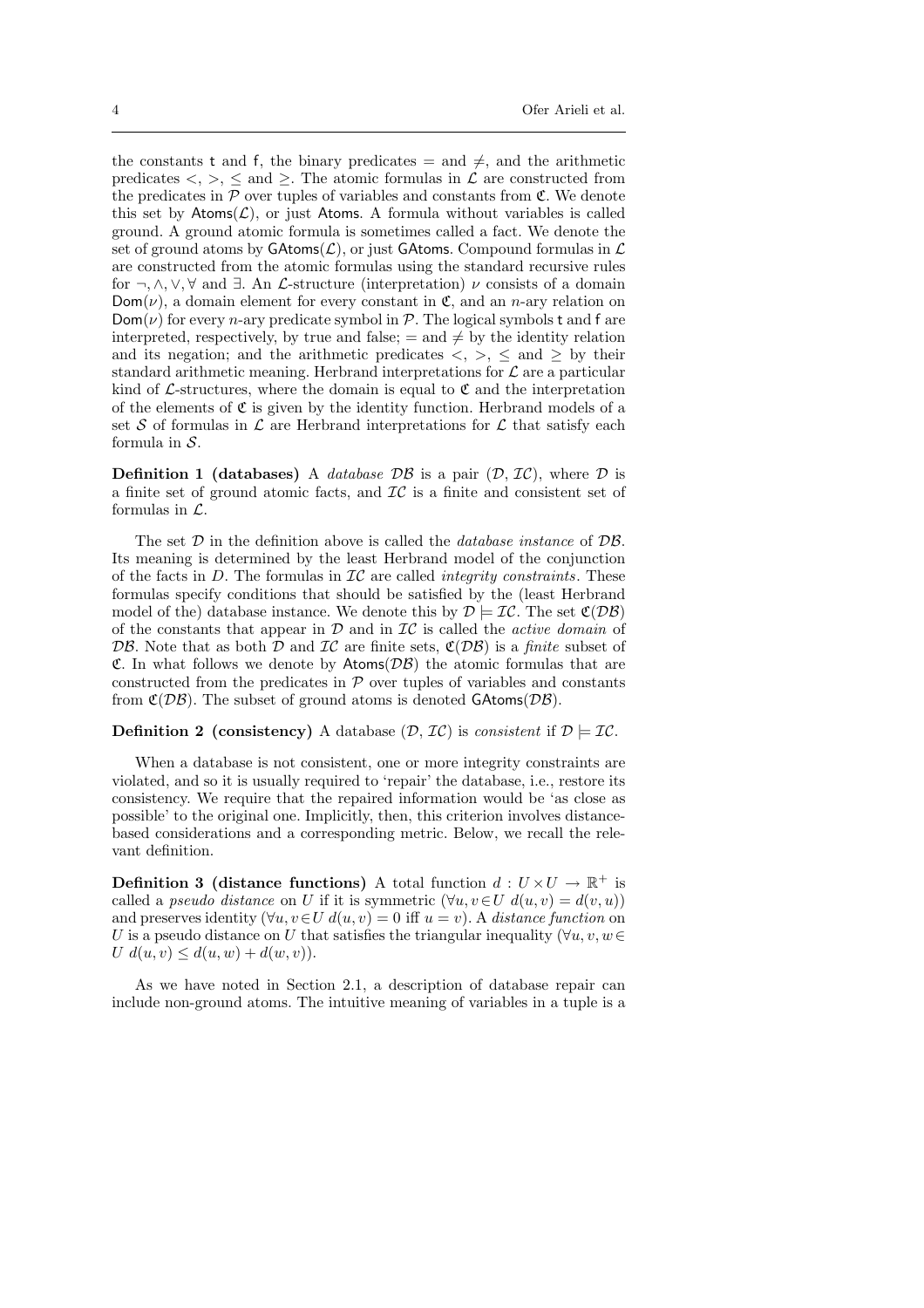substitution of faulty values in the original tuple by correct but unknown new values. The set of valid substitutions is represented by constraints. This allows us to modify only erroneous fragments of tuples instead of whole tuples. A constraint is defined as follows:

**Definition 4 (constraints)** A *constraint*  $C$  (for a database  $D\mathcal{B}$ ) is a finite set of formulas of the form  $x \theta c$  or  $x \theta y$ , where  $x, y$  are variables, c is a constant in  $\mathfrak{C}(DB)$ , and  $\Theta$  is a ('built-in') predicate in  $\{<,>,=,\neq,\leq,\geq\}$  such that for some set of values  $\bar{c}$  of  $\mathfrak{C}$ , all constraint atoms in  $\mathcal{C}[\bar{c}/\bar{x}]$  are satisfied. We denote by  $\bigwedge \mathcal{C}$  the conjunction of constraints in  $\mathcal{C}^1$ .

**Definition 5** (updates) Let d be a pseudo distance function on  $2^{GAtoms}$ . An update of a database  $\mathcal{DB} = (\mathcal{D}, \mathcal{IC})$  (w.r.t. d) is a pair  $\langle \mathcal{U}[\overline{x}], \mathcal{C}[\overline{x}]\rangle$ , where  $\mathcal{U}[\overline{x}]$ is a subset of Atoms( $\mathcal{DB}$ ) containing the variables  $\overline{x}$ , and  $\mathcal{C}[\overline{x}]$  is a consistent set of constraints over the variables  $\overline{x}$ , such that for every solution  $\overline{c}$  of  $\mathcal{C}[\overline{x}]$ , the distance between the original database instance  $\mathcal{D}$  and  $\mathcal{U}[\overline{c}/\overline{x}]$  is the same.

In what follows, when we refer to the distance  $d(\mathcal{D}, \mathcal{U}[\overline{x}])$  between an original database  $\mathcal D$  and an update component  $\mathcal{U}[\overline{x}]$  of an update  $\langle \mathcal{U}[\overline{x}], \mathcal{C}[\overline{x}]\rangle$ , we mean  $d(D, U[\overline{c}/\overline{x}])$ , where  $\overline{c}$  is a solution of  $\mathcal{C}[\overline{x}]$ .

An update represents a number of possible ways to modify a database (all of which are equally distant from the original database instance). A particular (ground) update is obtained by substituting the variables  $\bar{x}$  in  $\mathcal{U}[\overline{x}]$  by a solution of  $\mathcal{C}[\overline{x}]$  (that is, a substitution for  $\overline{x}$  that makes  $\bigwedge \mathcal{C}$  true).

Note 1 Assuming that there is a global upper bound on the number of variables that may appear in an update, the number of possible updates is finite. This is so, since the number of atomic formulas in  $\text{Atoms}(\mathcal{DB})$  is finite (modulo equivalence), and as the number of variables in  $\bar{x}$  is globally bounded, both the set of the possible  $\mathcal{U}[\overline{x}]$ , and the number of the possible constraints  $\mathcal{C}[\overline{x}]$  that can be imposed on the same  $\mathcal{U}[\overline{x}]$ , are finite.

Note 2 As usual, there is a trade-off between the expressivity of database updates and their computability. Thus, while one may consider more expressive forms of representing constraints on updates in a more general or compact way, this may increase the computational complexity. For instance, by introducing disjunctions and representing constraints in, e.g., conjunctive normal form, the updates

$$
\left\{ \langle \{P(a,c), P(a,d)\}, \emptyset \rangle, \ \langle \{P(a,c), P(b,c)\}, \emptyset \rangle, \ \langle \{P(a,d), P(b,c)\}, \emptyset \rangle \right\}
$$

may be also represented, e.g., in either of the following ways, in which disjunctions are used for expressing constraints:

$$
\begin{aligned}\n\Big\{\langle \{P(a,x), P(b,c)\}, \{x=c \vee x=d\} \rangle, \ \ \langle \{P(a,c), P(a,d)\}, \emptyset \rangle \Big\}, \\
\Big\{\langle \{P(x,c), P(a,d)\}, \{x=a \vee x=b\} \rangle, \ \ \langle \{P(a,c), P(b,c)\}, \emptyset \rangle \Big\},\n\end{aligned}
$$

<sup>1</sup> Note that  $\bigwedge \emptyset = \mathsf{t}$ .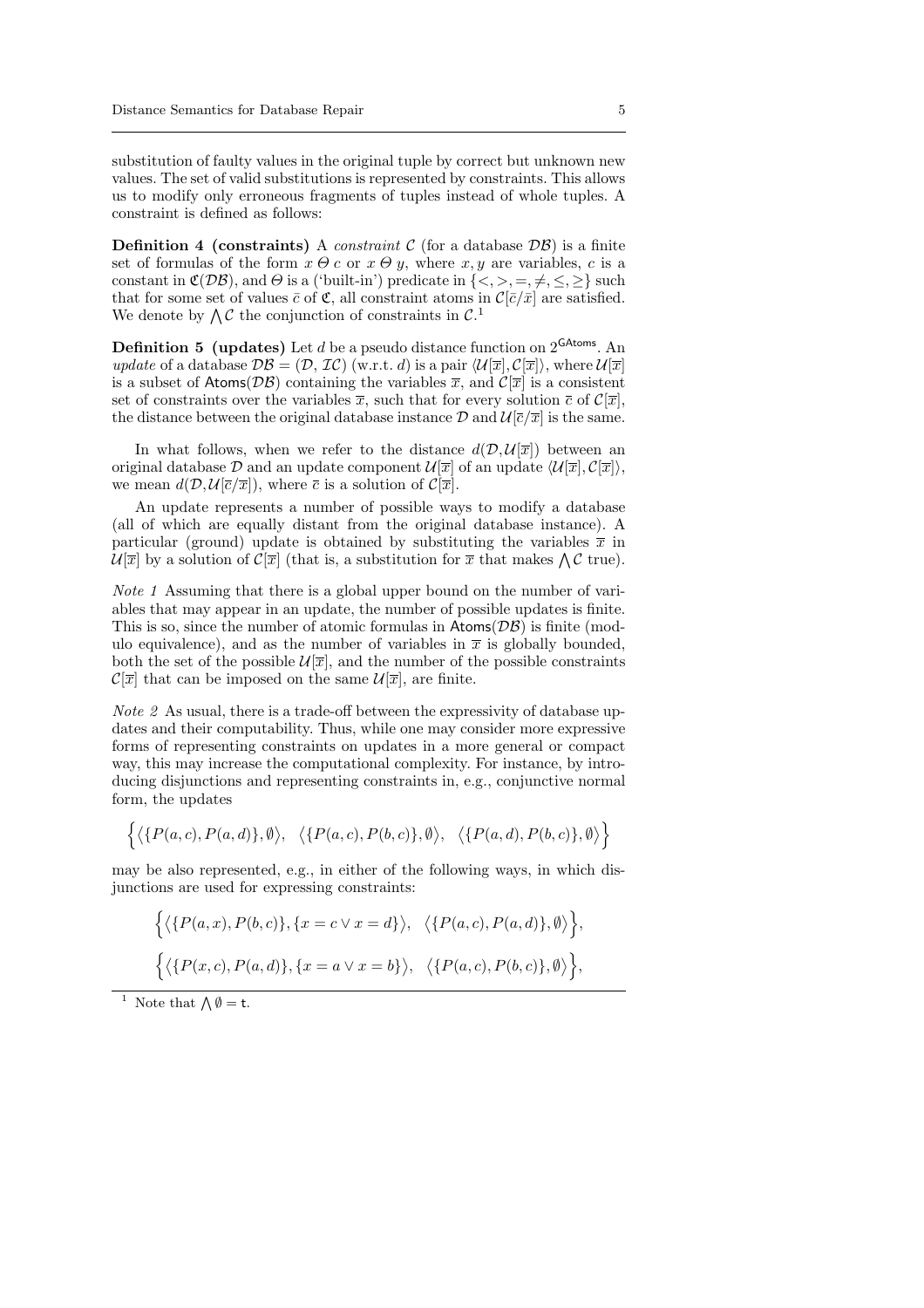$$
\Big\{ \langle \{P(a,x), P(b,c)\}, \{x=c\vee x=d\} \rangle, \ \ \langle \{P(x,c), P(a,d)\}, \{x=a\vee x=b\} \rangle \Big\}.
$$

Thus, superfluous (i.e., equivalent) representations of the same update should be identified and ruled out to avoid duplicate database repairs (see below).

Note that the notion of an update is only loosely related to the specific database  $\mathcal{DB} = (\mathcal{D}, \mathcal{IC})$  at hand. A more robust link will be obtained through the following two definitions:

- Definition 6 (potential repairs) makes sure that the relevant updates will be only those in which  $IC$  is satisfiable in every solution, and
- Definition 7 (pre-repairs) assures that the potential repairs will be 'as close as possible' (in terms of distance functions) to D.

**Definition 6 (potential repairs)** A potential repair of  $\mathcal{DB} = (\mathcal{D}, \mathcal{IC})$  is an update  $\mathcal{R} = \langle \mathcal{U}[\overline{x}], \mathcal{C}[\overline{x}] \rangle$  of  $\mathcal{DB}$  such that for every solution  $\overline{c}$  of  $\mathcal{C}[\overline{x}]$ , it holds that  $\mathcal{U}[\overline{c}/\overline{x}] \models \mathcal{IC}$  (in the sense of Definition 2). The set of all the potential repairs of  $\mathcal{DB}$  is denoted Potential( $\mathcal{DB}$ ).

Example 2 Consider again the database  $\mathcal{DB}$  of Section 2.1. Using abbreviations with the obvious meanings, the following sets are examples of potential repairs for DB:

$$
\begin{aligned} &\mathcal{R}_1 = \langle \{ \text{emp}(A), \text{emp}(B), \text{sal}(A, 1000), \text{sal}(B, 1000) \}, \, \emptyset \rangle, \\ &\mathcal{R}_2 = \langle \{ \text{emp}(A), \text{emp}(B), \text{dir}(A), \text{dir}(B), \text{sal}(A, 1000), \text{sal}(B, 1000) \}, \, \emptyset \rangle, \\ &\mathcal{R}_3 = \langle \{ \text{emp}(A), \text{emp}(B), \text{dir}(A), \text{sal}(A, 1100), \text{sal}(B, 1000) \}, \, \emptyset \rangle, \\ &\mathcal{R}_4 = \langle \{ \text{emp}(A), \text{emp}(B), \text{dir}(A), \text{sal}(A, x), \text{sal}(B, 1000) \}, \{ x > 1000 \} \rangle, \\ &\mathcal{R}_5 = \langle \{ \text{emp}(A), \text{emp}(B), \text{dir}(A), \text{sal}(A, 1000), \text{sal}(B, x) \}, \{ x < 1000 \} \rangle. \end{aligned}
$$

These potential repairs represent different kinds of updates:  $\mathcal{R}_1$  is obtained by retracting the fact that Alice is a director,  $\mathcal{R}_2$  is obtained by inserting the fact that Bob is also a director, and  $\mathcal{R}_3 - \mathcal{R}_5$  are obtained by modifying particular parts of tuples (namely, the salaries of Alice and Bob).

For selecting the best potential repairs we require that the repaired information would be as close as possible to the original one. Thus, given a distance function d on 2<sup>GAtoms</sup>, the pre-repairs of a database  $\mathcal{DB} = (\mathcal{D}, \mathcal{IC})$ are the potential repairs of  $\mathcal{DB}$  that are d-closest to  $\mathcal{D}$ :

**Definition 7 (pre-repairs)** A potential repair  $\langle U, C \rangle$  of a database  $\mathcal{DB} =$  $(D, \mathcal{IC})$  is a pre-repair of  $\overline{DB}$  with respect to a pseudo distance d on 2<sup>GAtoms</sup>, if for every  $\langle \mathcal{U}', \mathcal{C}'\rangle \in \mathsf{Potential}(\mathcal{DB})$  it holds that  $d(\mathcal{U}, \mathcal{D}) \leq d(\mathcal{U}', \mathcal{D})$ . The set of all pre-repairs of  $\mathcal{DB}$  with respect to d is denoted by  $\mathsf{Rep}_d(\mathcal{DB})$ .

Pre-repairs describe plausible ways of repairing a given database. Yet, some of the pre-repairs provide a more faithful representation of a repair of the database. To see this, consider the following two potential repairs given in Example 2 for the database in Section 2.1:

$$
\mathcal{R}_3 = \langle \{ \text{emp}(A), \text{emp}(B), \text{dir}(A), \text{sal}(A,1100), \text{sal}(B,1000) \}, \emptyset \rangle, \\ \mathcal{R}_4 = \langle \{ \text{emp}(A), \text{emp}(B), \text{dir}(A), \text{sal}(A,x), \text{sal}(B,1000) \}, \{x > 1000 \} \rangle.
$$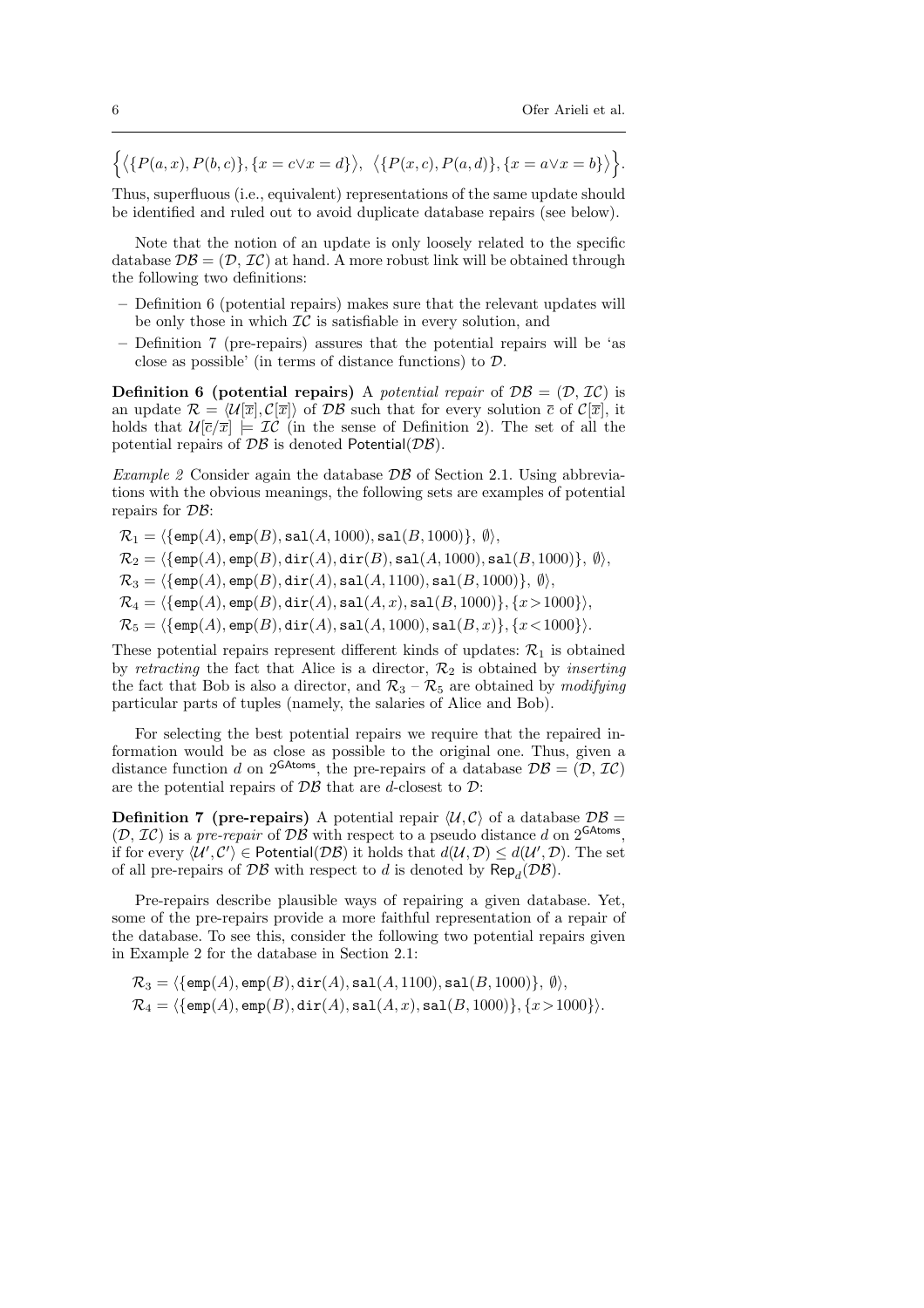Suppose now that both  $\mathcal{U}_3$  and  $\mathcal{U}_4$  (the update components of  $\mathcal{R}_3$  and  $\mathcal{R}_4$ , respectively) are equally distant from  $D$  (this is the case, e.g., when the underlying distance function is either  $d_{\Sigma}^1$  or  $d_{\Sigma}^2$ , considered in Section 3.4 below). Yet, it is obvious that  $\mathcal{R}_4$  should be preferred over  $\mathcal{R}_3$ , since it does not guess the exact salary of Alice, but instead only states that this value should be bigger than 1000. To make this distinction among pre-repairs explicit, as well as to considerably reduce the amount of database repairs that should be taken into consideration, we make further preferences among pre-repairs according to Definition 9.

Definition 8 (models of an update) The models of an update  $\mathfrak{U} =$  $\langle \mathcal{U}[\overline{x}], \mathcal{C}[\overline{x}] \rangle$  is a set  $mod(\mathfrak{U})$  of the least Herbrand models of the database instances  $\mathcal{U}\left[\overline{c}/\overline{x}\right]$  for each solution  $\overline{c}$  of  $\mathcal{C}[\overline{x}]$ .

**Definition 9 (redundancy)** An update  $\mathfrak{U} = \langle \mathcal{U}, \mathcal{C} \rangle$  is redundant with respect to a set S of updates, if there is an update  $\mathfrak{U}' = \langle \mathcal{U}', \mathcal{C}' \rangle$  in S such that  $mod(\mathfrak{U}) \subseteq mod(\mathfrak{U}')$ . A set S of updates is non-redundant if each of its elements is not redundant with respect to the rest of the set.

Definition 10 (repairs and repairing sets) A repairing set of a database  $\mathcal{DB}$  with respect to a pseudo distance  $d$  is a subset  $\varDelta_d(\mathcal{DB})$  of  $\mathsf{Rep}_d(\mathcal{DB})$  (the pre-repairs of  $\mathcal{DB}$ ) such that:

- $\Delta_d(D\mathcal{B})$  is non-redundant, and
- for every  $\mathcal{R}$  ∈ Rep<sub>d</sub>( $\mathcal{DB}$ ) \  $\Delta_d(\mathcal{DB})$  there is an  $\mathcal{R}' \in \Delta_d(\mathcal{DB})$ , such that  $mod(\mathcal{R}) \subseteq mod(\mathcal{R}^r).$

An update is called a repair of  $\mathcal{DB}$  if it is an element of some repairing set  $\Delta_d(DB)$ .

Example 3 Later in this paper (see Section 3.4), we shall consider the pseudo distances  $d_{\Sigma}^1$  and  $d_{\Sigma}^2$  on 2<sup>GAtoms</sup>, according to which the potential repairs  $\mathcal{R}_3 - \mathcal{R}_5$  in Example 2 are minimally distant from the database instance of DB. It will follow, then, that these potential repairs are also pre-repairs of DB. Yet, only  $\mathcal{R}_4$  and  $\mathcal{R}_5$  are repairs of DB, while  $\mathcal{R}_3$  is not a repair, since the latter is strictly redundant with respect to  $\{\mathcal{R}_4\}.$ 

Given a database  $\mathcal{DB}$  and a distance function d, its repairing set is not necessarily unique, since different sets may have interchangeable elements (that is, elements that may replace each other in the sets). For instance, a prerepair of the form  $\langle {P(x)}, {x = c} \rangle$  for some constant c, is interchangeable with  $\langle {P(c)}, \emptyset \rangle$ . Note, however, that interchangeable pre-repairs are equivalent, and so they have the same models. Moreover, modulo interchangeable pre-repairs, the repairing set  $\Delta_d(\mathcal{DB})$  of  $\mathcal{DB}$  is uniquely determined.

**Proposition 1** Let  $\Delta_d^1(\mathcal{DB})$  and  $\Delta_d^2(\mathcal{DB})$  be two repairing sets of the same database (with respect to the same distance). Then there is a one-to-one correspondence between repairs  $\mathcal{R}_1 \in \Delta_d^1(\mathcal{DB})$  and repairs  $\mathcal{R}_2 \in \Delta_d^2(\mathcal{DB})$  such that  $\mathcal{R}_1$  and  $\mathcal{R}_2$  have the same models.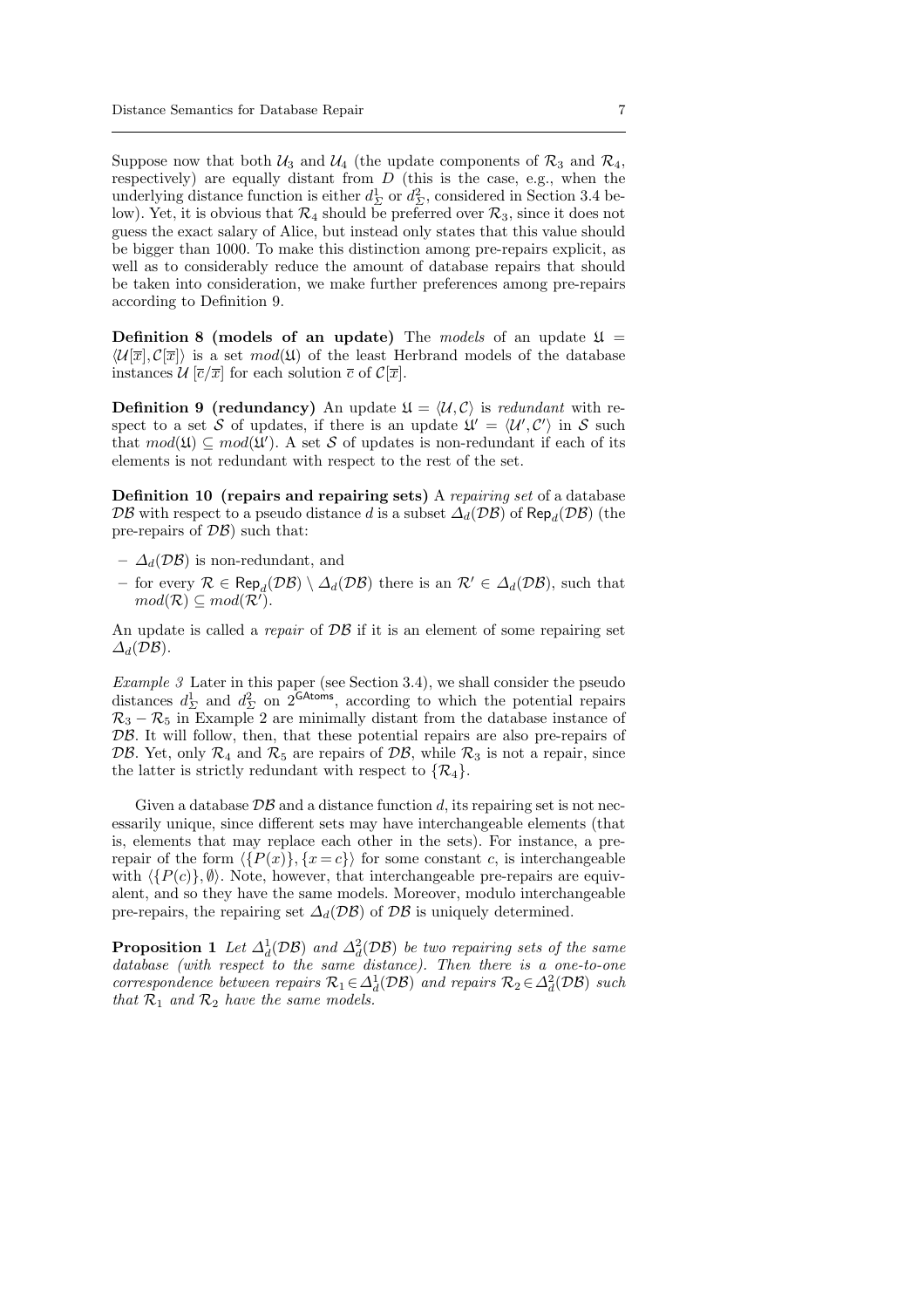*Proof* For a repair  $\mathcal{R}_1 \in \Delta_d^1(\mathcal{DB})$ , there is a repair  $\mathcal{R}_2 \in \Delta_d^2(\mathcal{DB})$  such that  $mod(\mathcal{R}_1) \subseteq mod(\mathcal{R}_2)$ , and, in turn, there is a repair  $\mathcal{R}_3 \in \Delta_d^{\mathbb{I}}(\mathcal{DB})$  such that  $mod(\mathcal{R}_2) \subseteq mod(\mathcal{R}_3)$ . It follows immediately that  $mod(\mathcal{R}_1) \subseteq mod(\mathcal{R}_2) \subseteq$  $mod(\mathcal{R}_3)$ , and hence  $\mathcal{R}_1 = \mathcal{R}_3$  and  $mod(\mathcal{R}_1) = mod(\mathcal{R}_2)$ . Since a repairing set does not contain two repairs with the same models, this must be a oneto-one correspondence.

This leads us to the following notions of query answering:

**Definition 11 (query answering)** A *query*  $Q(x_1, \ldots, x_n)$  is a first-order formula with free variables  $x_1, \ldots, x_n$ . Denote by  $\mathcal{Q}[c_1/x_1, \ldots, c_n/x_n]$  the simultaneous substitution in Q of the variables  $x_i$  by the constants  $c_i$  (i =  $1, \ldots, n$ , respectively. Now, let d be a pseudo distance on  $2^{\text{GAtoms}}$  and let  $\mathcal{Q}(x_1, \ldots, x_n)$  be a query on  $\mathcal{DB}$ .

- A tuple  $\langle c_1, \ldots, c_n \rangle$  is a *credulous answer* for  $\mathcal{Q}$ , if there exists an element  $\mathcal{R} \in \Delta_d(\mathcal{DB})$  such that  $\mathcal{R} \models \mathcal{Q}[c_1/x_1,\ldots,c_n/x_n]$  (i.e., each model of  $\mathcal{R}$ satisfies  $\mathcal{Q}[c_1/x_1,\ldots,c_n/x_n]$ .
- A tuple  $\langle c_1, \ldots, c_n \rangle$  is a *conservative answer* (alternatively, a *consistent* query answer) for Q, if  $\mathcal{R} \models \mathcal{Q}[c_1/x_1,\ldots,c_n/x_n]$  for every  $\mathcal{R} \in \Delta_d(\mathcal{DB})$ .

Example  $\ddot{A}$  Consider again Example 1. Here there are eight possible updates for D, six of which are potential repairs: Potential( $\mathcal{DB}$ ) = {{}, {q},  ${r}, {p, q}, {q, r}, {p, q, r}.$  Note that we identify (potential and pre-) repairs with their update components, as in the propositional case the constraint components are always empty. For choosing the repairs (which are also the pre-repairs in this case), let's have the cardinality of the symmetric difference between sets as the distance function  $d$  at hand (that is,  $d(A, B) = |A \setminus B| + |B \setminus A|$ . This leaves us with two (optimal) repairs:  $\Delta_d(\mathcal{DB}) = \mathsf{Rep}_d(\mathcal{DB}) = \{\{p, q, r\}, \{r\}\}\.$  It follows that, in this case, r is the only atomic formula that conservatively follows from DB.

# 3 Distance Semantics for Database Repair

#### 3.1 Distance functions

The choice of the distance function (and so the metric at hand) plays a crucial role in the repairing process. There are many possibilities to measure distances between the spoiled database instance and its potential repairs. Below, we recall two common definitions of such distances. An exposition of distance functions for simple expressions can be found in [40, Section 3.5].

*Example 5* Let *d* be a distance function on a finite set *S*. For  $A, B \in 2^S$ , define:

– The Hausdorff distance [20]:

$$
d(A, B) = \max \Big( \max_{a \in A} \min_{b \in B} d(a, b), \max_{b \in B} \min_{a \in A} d(a, b) \Big).
$$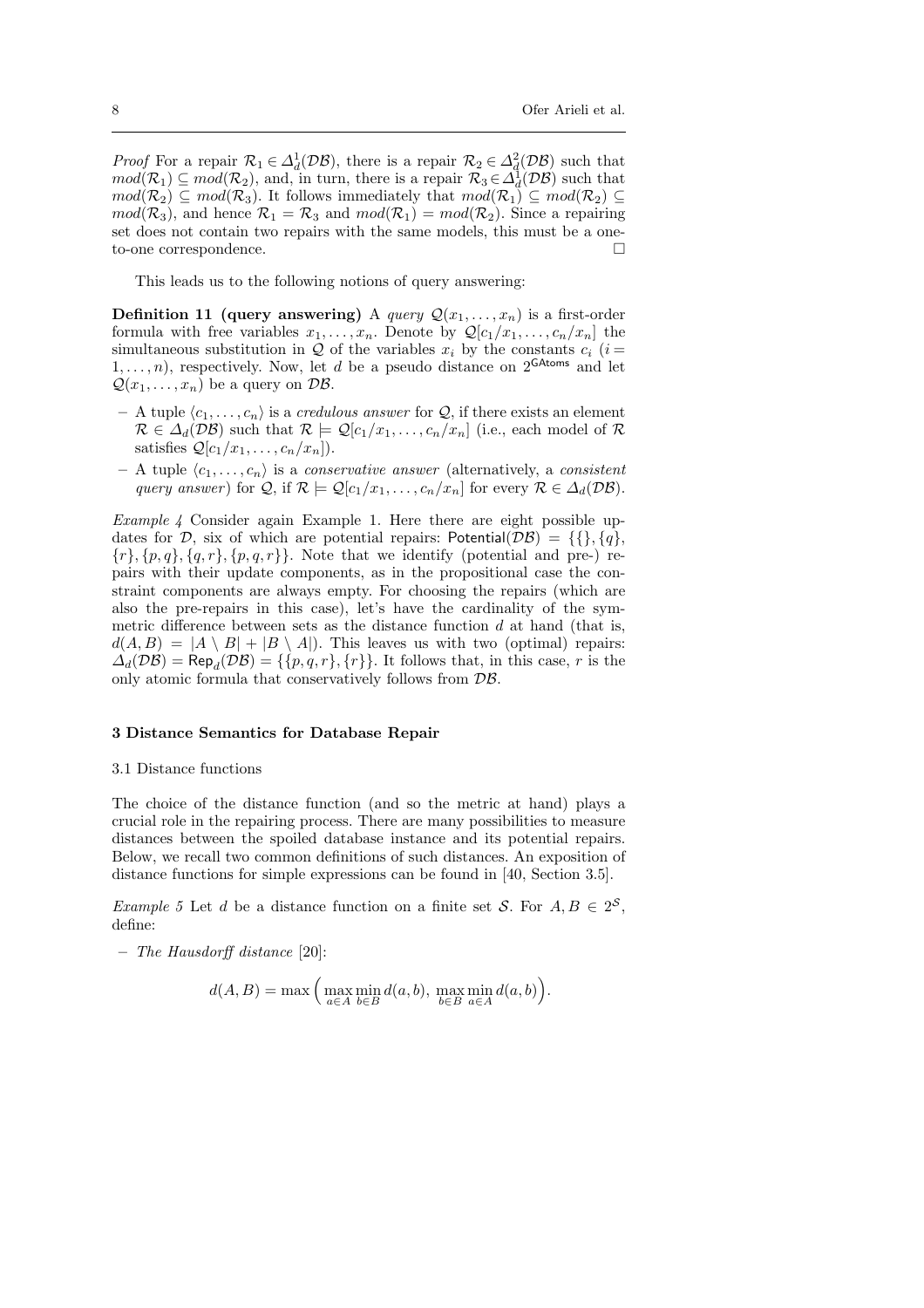– Eiter and Mannila's distance [22]:

$$
d(A, B) = \frac{1}{2} \Big( \sum_{a \in A} \min_{b \in B} d(a, b) + \sum_{b \in B} \min_{a \in A} d(a, b) \Big).
$$

It is known that the Hausdorff distance is a distance function on  $2<sup>S</sup>$  and Eiter–Mannila's distance is a pseudo distance on  $2^{\mathcal{S}}$ .

In what follows, we consider pseudo distances that are defined by matching functions (between the elements of the original database instance and the elements of a potential repair) and by aggregation functions that evaluate the quality of those matchings.

**Definition 12** (aggregation functions) Let  $f$  be a total function that accepts a multiset of real numbers and returns a real number.

- $f$  is called a numeric *aggregation function* if it is non-decreasing in the values of its argument,<sup>2</sup>  $f(\lbrace x_1,\ldots,x_n \rbrace) = 0$  if  $x_1 = \ldots x_n = 0$ , and  $\forall x \in \mathbb{R}$   $f(\lbrace x \rbrace) = x$ .
- A numeric aggregation function f such that  $f(\{x_1, \ldots, x_n\}) = 0$  only if  $x_1 = \ldots x_n = 0$  is called *strict*.

Aggregation functions are, e.g., a summation or the average of the distances, the maximum value among those distances (which yields a worst case analysis), a median value (for mean case analysis), and so forth. Such functions are common in data integration systems (see also Section 4 below). Note, also, that with the exception of the median value, all the functions mentioned above are strict.

Definition 13 (optimal matchings and  $d_f$ ) Let  $A, B \subseteq$  GAtoms, d a pseudo distance on GAtoms, and f a numeric aggregation function.

- a) A matching m between A and B is a subset of  $A \times B$  such that for every  $(a_1, b_1), (a_2, b_2) \in m, a_1 = a_2$  iff  $b_1 = b_2$ .
- b) For a matching m between A and B, let  $m(A) = \{b \mid \exists (a, b) \in m\}$  and  $m^{-1}(B) = \{a \mid \exists (a, b) \in m\}.$  Denote:

$$
d_f(m, A, B) = f\left(\left\{d(a, b) \mid (a, b) \in m\right\} \bigcup \left\{d(a, B) \mid a \in A \setminus m^{-1}(B)\right\} \bigcup \left\{d(b, A) \mid b \in B \setminus m(A)\right\}\right),
$$

where, for each element e and a set S, we let  $d(e, S) = \frac{1}{2} \max\{d(p, q) \mid$  $p,q\in$  GAtoms}.  $^3$ 

<sup>&</sup>lt;sup>2</sup> That is, the function value is non-decreasing when an element in the multiset is replaced by a larger element.

<sup>&</sup>lt;sup>3</sup> Alternatively, one could define, for a nonempty set S,  $d(e, S) = \frac{1}{2} \max\{d(e, s) \mid$  $s \in S$ . We shall use the former definition, which is independent of x and S, as a uniform handling of the unmatched elements will simplify the computations in what follows.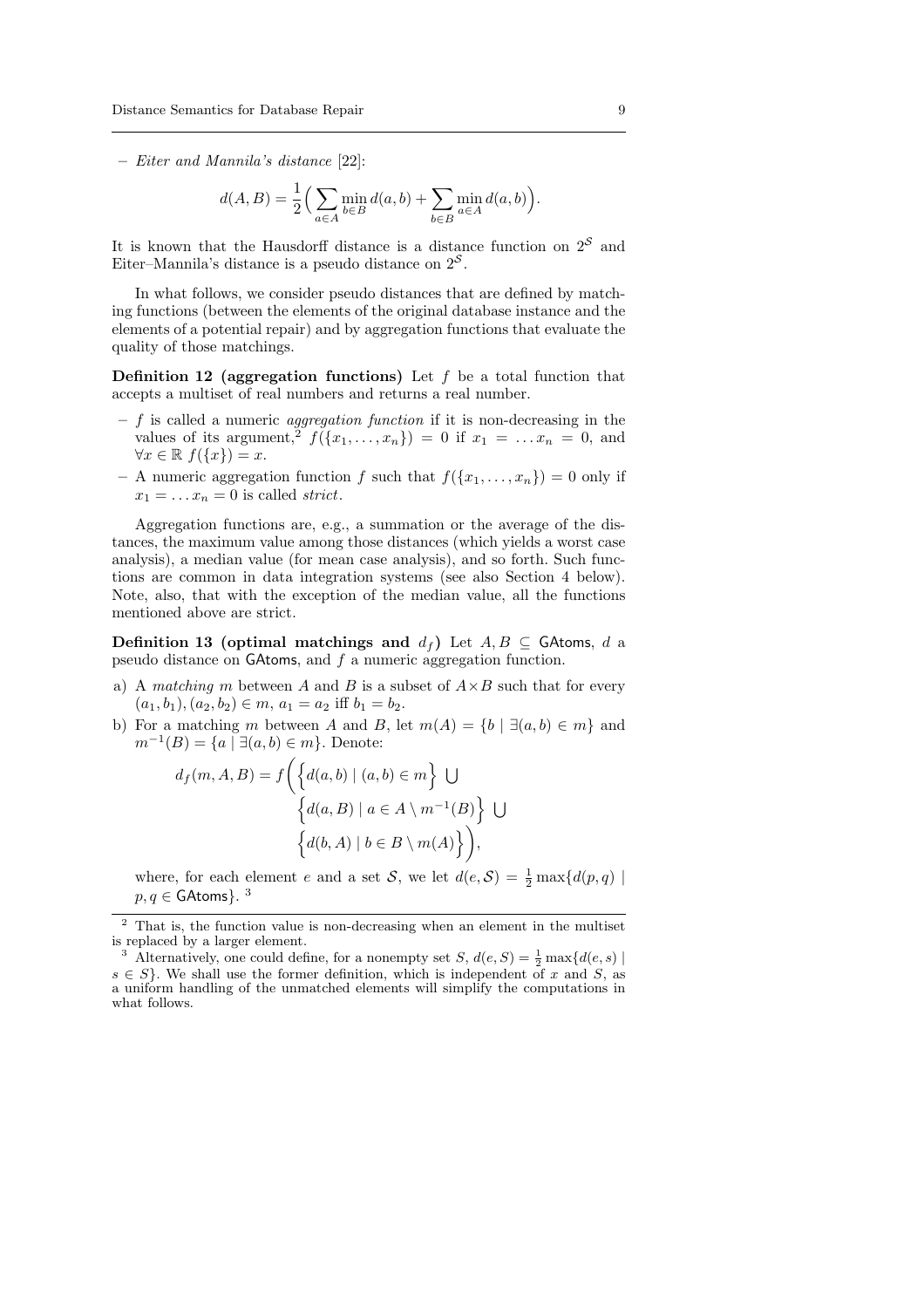That is,  $d_f$  is obtained by applying f on the distances among matched elements and on the distances among non-matched elements and the other set.

- c) A matching m between sets A and B is called  $\{d, f\}$ -optimal if for every matching m' between A and B,  $d_f(m, A, B) \leq d_f(m', A, B)$ .
- d) Denote  $d_f(A, B) = d_f(m, A, B)$ , where m is a  $\{d, f\}$ -optimal matching between  $\tilde{A}$  and  $B$ <sup>4</sup>

Example 6 Consider again the database of Example 1, together with the summation function  $f$  and the *drastic distance*  $d^u$ , defined as follows:

$$
d^{u}(x, y) = 0
$$
 if  $x = y$  and  $d^{u}(x, y) = 1$  otherwise.

It is easy to verify that  $d^u$  is indeed a distance function on GAtoms. Now, as noted in Example 4, both  $P = \{p,q,r\}$  and  $P' = \{p,q\}$  are (among others) potential repairs of  $\mathcal{D} = \{p, r\}$ . An optimal matching between  $\mathcal{D}$  and  $P$  relates p and r in D to the same atoms in P and leaves q unmatched. Thus,  $d_f^u(D, \mathcal{P}) = 0 + 0 + \frac{1}{2} = \frac{1}{2}$ . Similarly,  $d_f^u(D, \mathcal{P}') = 1$ , as an optimal matching between  $\mathcal D$  and  $\mathcal P'$  either leaves q and r unmatched (in which case the distance is  $0 + \frac{1}{2} + \frac{1}{2}$  or connects both of them (and so the distance is equal to  $d^u(p,p) + \tilde{d}^u(r, q) = 0 + 1$ ). The fact that  $d_f^{\tilde{u}}(\mathcal{D}, \mathcal{P}) < d_f^u(\mathcal{D}, \mathcal{P}')$  is explained by the need to make only one modification for repairing  $D$  by  $P$ , while  $\mathcal{P}'$  requires two modifications in  $\mathcal{D}$  (see also Example 7 below).

Proposition 2 Let d be a pseudo distance on GAtoms and f a strict aggregation function. Then the function  $d_f$  introduced in Definition 13(d) is a pseudo distance on 2 GAtoms .

*Proof* Since d is symmetric, m is a  $\{d, f\}$ -optimal matching between A and B iff  $m^{-1}$  is a  $\{d, f\}$ -optimal matching between B and A. In this case,  $d_f(m, A, B) = d_f(m^{-1}, B, A)$ , and so  $d_f(A, B) = d_f(B, A)$ . For identity preservation, note that the optimal matching between a set A and itself is the identity function I on A, and so  $d_f(A, A) = d_f(I, A, A) = f({d(a, a)})$  $a \in A$ ) = 0. In case that  $A \neq B$ , for every matching m between A and B we have that  $d_f(m, A, B) > 0$  (this is so since at least one distance between matched elements is strictly positive, and as  $f$  is strict, its value in this case must be strictly positive as well). Thus,  $d_f(A, B) > 0$  whenever  $A \neq B$ , and so  $d_f(A, B) = 0$  iff  $A = B$ .

#### 3.2 Aggregation-based repairs

Proposition 2 induces a particular yet useful way to obtain database repairs. Distance functions on  $2^{GAtoms}$  can be defined by a combination of aggregation functions and distance functions on GAtoms.

**Definition 14** The pre-repairs of a database  $\mathcal{DB} = (\mathcal{D}, \mathcal{IC})$  with respect to a pseudo distance  $d$  on GAtoms and a numeric aggregation function  $f$ , are

<sup>&</sup>lt;sup>4</sup> As all the optimal matchings have the same  $d_f$ -value,  $d_f(A, B)$  is well-defined.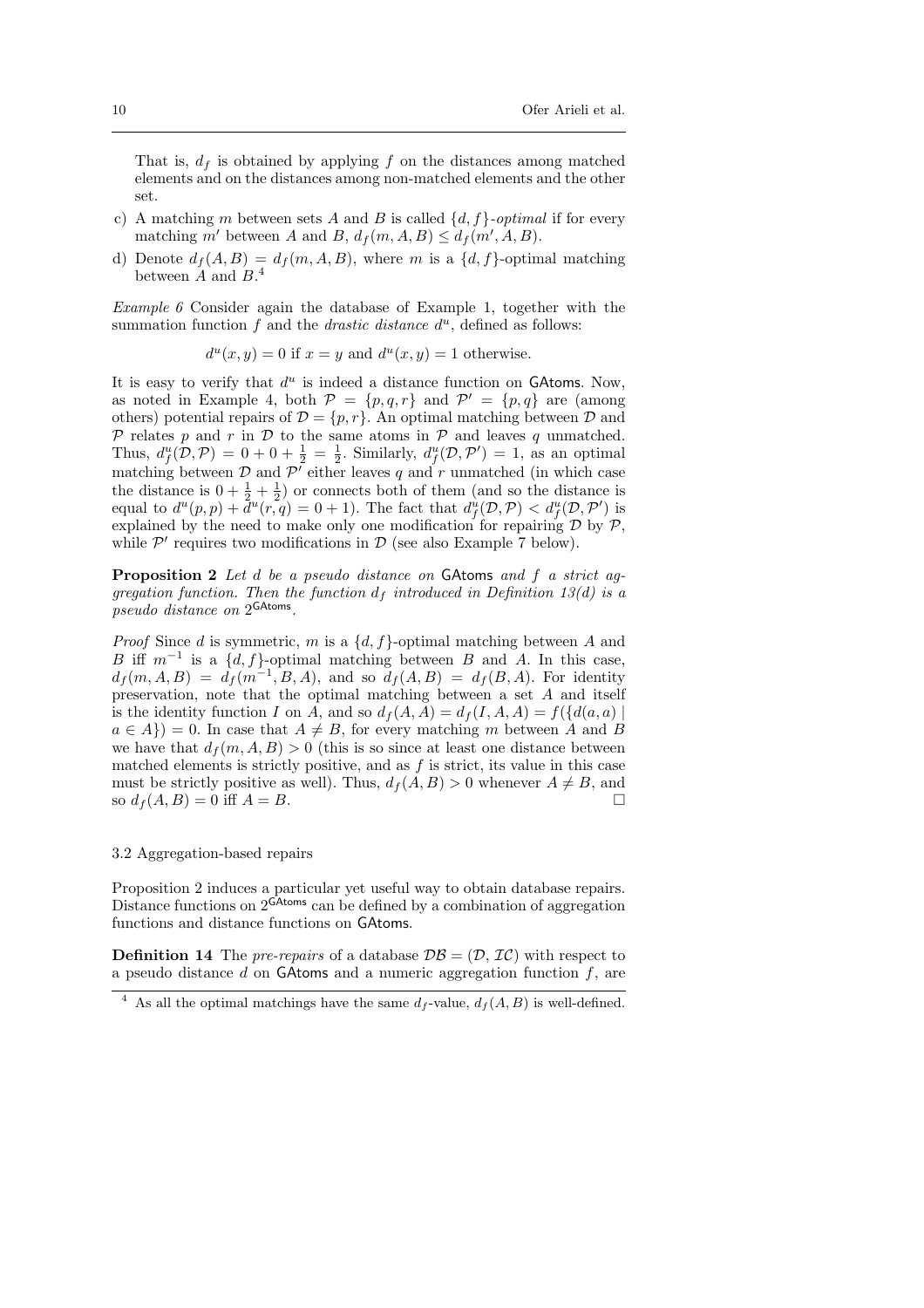the elements of the set

$$
\mathsf{Rep}_{d,f}(\mathcal{DB}) = \mathsf{Rep}_{d_f}(\mathcal{DB}) = \{ \mathcal{R} = \langle \mathcal{U}, \mathcal{C} \rangle \in \mathsf{Potential}(\mathcal{DB}) \mid
$$
  

$$
\forall \langle \mathcal{U}', \mathcal{C}' \rangle \in \mathsf{Potential}(\mathcal{DB}) \ d_f(\mathcal{U}, \mathcal{D}) \le d_f(\mathcal{U}', \mathcal{D}) \}
$$

Accordingly, the *repairing set* of  $\mathcal{DB}$  with respect to  $d$  and  $f$  is the maximal subset  $\Delta_{d,f}(\mathcal{DB})$  of Rep<sub>d,f</sub> (DB) that is non-redundant with respect to  $\mathsf{Rep}_{d,f}(\mathcal{DB});$  that is:  $\Delta_{d,f}(\mathcal{DB}) = \Delta_{d_f}(\mathcal{DB}).$ 

Clearly, Definition 14 is a particular case of Definition 7, since  $d_f$ , obtained from d and f by Definition 13(d), is a pseudo distance (Proposition 2).

The advantage of the aggregation-based presentation of repairs is that it allows to express, in a natural way, distances between sets in terms of distances between the elements of those sets. As we shall see, this allows to encode within the distance function many practical considerations in the context of database systems (e.g., whether the matched elements are parts of a primary key, etc.).

Example 7 Consider again the database  $\mathcal{DB} = (\{p, r\}, \{p \to q\})$  of Example 1 together with the drastic distance  $(d = d^u;$  see Example 6) and the summation aggregation ( $f = \Sigma$ ). The (updates of the) six potential repairs of DB and their distances from  $\mathcal{D} = \{p, r\}$  are given in the table below (the optimal matchings are computed just as illustrated in Example 6).

| No. | Potential Repair | $d^u_{\nabla}(\cdot, \mathcal{D})$ | Actions                         |
|-----|------------------|------------------------------------|---------------------------------|
|     | $\{p,q,r\}$      |                                    | insert $q$                      |
| 2   | $\{p,q\}$        |                                    | insert $q$ , delete $r$         |
| 3   | $\{q,r\}$        |                                    | insert $q$ , delete $p$         |
|     | q                | $1\frac{1}{2}$                     | insert $q$ , delete $p$ and $r$ |
| 5   | r                | $\frac{1}{2}$                      | delete $p$                      |
|     |                  |                                    | delete $p$ and $r$              |

It follows, then, that the repairs in this case are  $\mathcal{R}_1 = \langle \{p, q, r\}, \emptyset \rangle$  and  $\mathcal{R}_5 = \langle \{r\}, \emptyset \rangle$ . Among the potential repairs, these repairs require a minimal amount of modifications in  $D$ . As Proposition 4 below shows, this is not a coincidence. Note also that  $d_{\Sigma}^{u}$  is in fact the symmetric distance between sets, so there is no wonder that  $\mathcal{R}_1$  and  $\mathcal{R}_5$  are exactly the same repairs as those obtained in Example 4. Again, we have that, e.g., r conservatively (and so credulously) follows from  $\mathcal{DB}$ , while p as well as q credulously (but not conservatively) follow from DB.

The next proposition shows that, as expected, there is nothing to repair in consistent databases.

**Proposition 3** If  $\mathcal{DB} = (\mathcal{D}, \mathcal{IC})$  is a consistent database and f is a strict aggregation function, then for every pseudo distance  $d, \Delta_{d,f}(\mathcal{DB}) = {\langle \langle \mathcal{D}, \emptyset \rangle \rangle}.$ 

*Proof* If  $\mathcal{DB}$  is consistent, then  $\langle \mathcal{D}, \emptyset \rangle$  is obviously a potential repair. Moreover, for every distance function  $d$  and aggregation function  $f$ , the identity function I on D is a  $\{d, f\}$ -optimal matching, as  $d_f (I, \mathcal{D}, \mathcal{D}) = 0$  (by the

.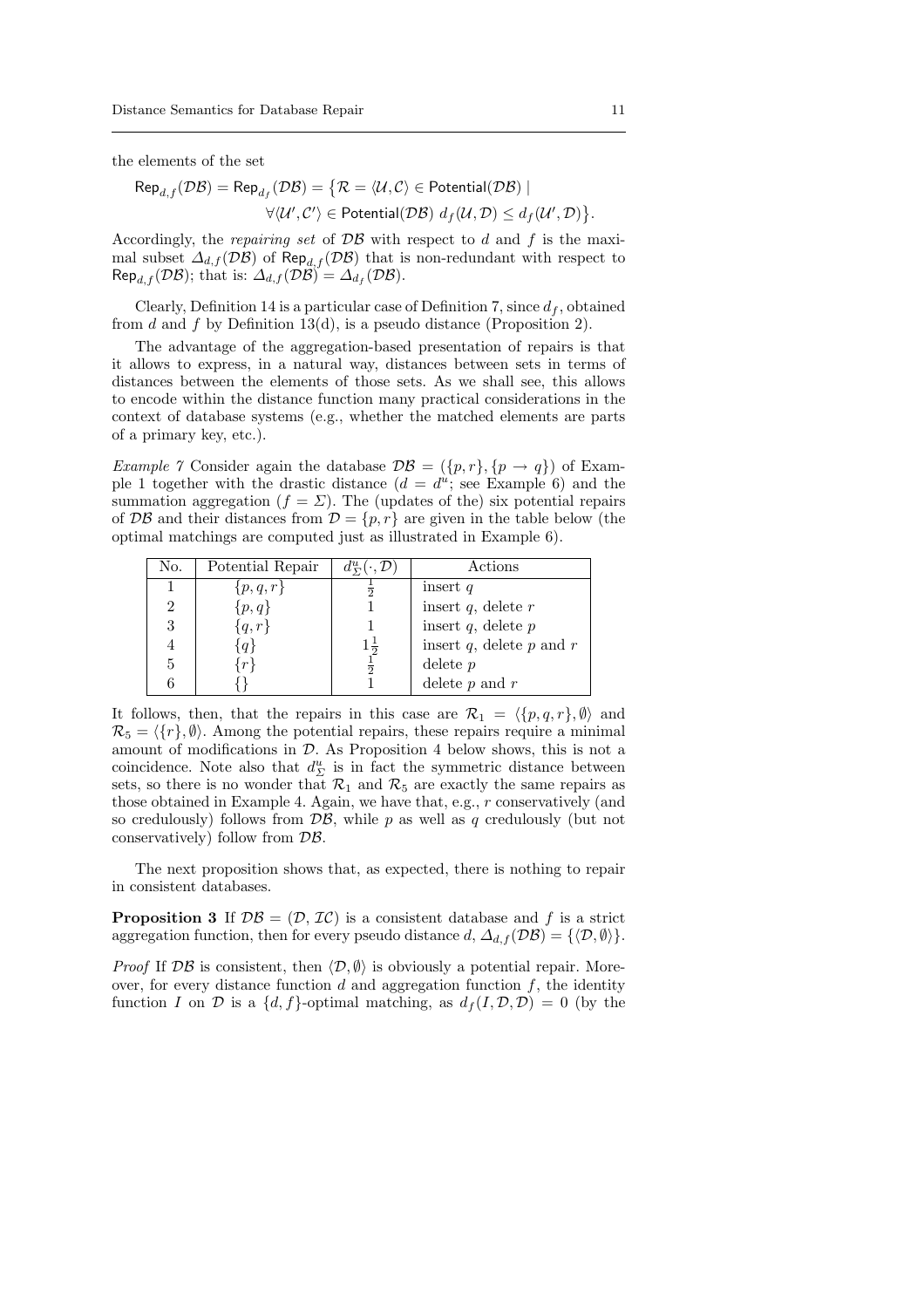identity preservation of pseudo distance functions and the second condition in Definition 12), and so  $d_f(\mathcal{D}, \mathcal{D}) = 0$ . For every other set  $A \in 2^{\text{GAtoms}}$ , it clearly holds that, for each matching m between  $\mathcal D$  and  $A, d_f(m, \mathcal D, A) > 0$ , and hence, for each pre-repair  $\langle U, C \rangle$  not equivalent to  $\langle \mathcal{D}, \emptyset \rangle$ ,  $d(\mathcal{D}, \mathcal{U}) > 0$ . It follows that  $\{\langle \mathcal{D}, \emptyset \rangle\}$  is a repairing set.

#### 3.3 Repairs independent of the domain of discourse

The distance-aggregation function  $d_{\Sigma}^u$ , obtained by a summation of the drastic distances  $d^u$  between matched elements, is frequently used for repairing databases (see also Example 7). These functions are 'blind' to the domain of discourse at hand, in the sense that both  $d^u$  and  $d^u_{\Sigma}$  refer, respectively, to the elements of GAtoms and of  $2^{GAtoms}$  in a uniform way. Indeed, as it is shown below (Proposition 4),  $d_{\Sigma}^{u}(A, B)$  is determined only by the cardinality of the symmetric distance between  $A$  and  $B$  rather by the particular meaning or the properties of the elements in those sets. We call such distances (and the repairs that are obtained by them) domain independent. In this section we consider such distances and repairs.

First, we show that the metric that is obtained by  $d_{\Sigma}^{u}$  corresponds to the Hamming distance between sets of formulae (also known as the symmetric distance, or the Dalal distance [16]).

# **Proposition 4** Let  $|S|$  be the size of S. Then  $d_{\Sigma}^u(A, B) = \frac{1}{2}(|A \setminus B| + |B \setminus A|)$ .

*Proof* Note first that, as already noted, the summation  $\Sigma$  is an aggregation function and  $d^u$  is a distance function on GAtoms. Now, let  $x \in (A \cup B) \setminus (A \cap B)$ B). If x is linked to another element y, then as  $d^{u}(x, y) = 1$ , the 'contribution' of x to  $d_{\Sigma}^{u}(A, B)$  is  $\frac{1}{2}$  (y contributes the other half). Otherwise, x is not linked to any element of the other set  $S \in \{A, B\}$ , and so  $d(x, S) = \frac{1}{2}$ . In any case, every element outside the intersection of A and B contributes  $\frac{1}{2}$  to  $d_{\Sigma}^{u}(A, B)$ . Also, for any matching m that maps the elements in  $A \cap B$  to themselves,  $d_{\Sigma}^{u}(m, A, B) = d_{\Sigma}^{u}(m, A \setminus B, B \setminus A)$ , since  $d^{u}(x, x) = 0$ . It follows, then, that a matching m of A and B that is the identity on  $A \cap B$ , is optimal in this case, and  $d_f(m, A, B) = \frac{1}{2} |\{x \mid x \in (A \cup B) \setminus A \cap B\}|$ . For such an  $m$ ,  $d_f(A, B) = d_f(m, A, B)$ , and so we are done.

The distance function  $d^u_{\Sigma}$  corresponds to the following cardinality-based repair, considered e.g. in [2,4,6,37]

**Definition 15** A pairwise<sup>5</sup> repair of  $DB = (D, \mathcal{IC})$  is a pair (Insert, Retract) of two sets of ground atomic facts, such that: 1. Insert∩ $\mathcal{D} = \emptyset$ , 2. Retract  $\subseteq \mathcal{D}$ , 3. ( $\mathcal{D}$  ∪ Insert \ Retract,  $\mathcal{IC}$ ) is a consistent database, 4. (Insert, Retract) is minimal in its cardinality: there is no pair (lnsert', Retract') that satisfies conditions 1–3 and for which  $|{\sf Insert'} \cup {\sf<sub>}| < |{\sf Insert} \cup {\sf Referact}|</sub>$ .</sub>

<sup>5</sup> This adjective is added to distinguish this kind of repairs from repairs in our sense.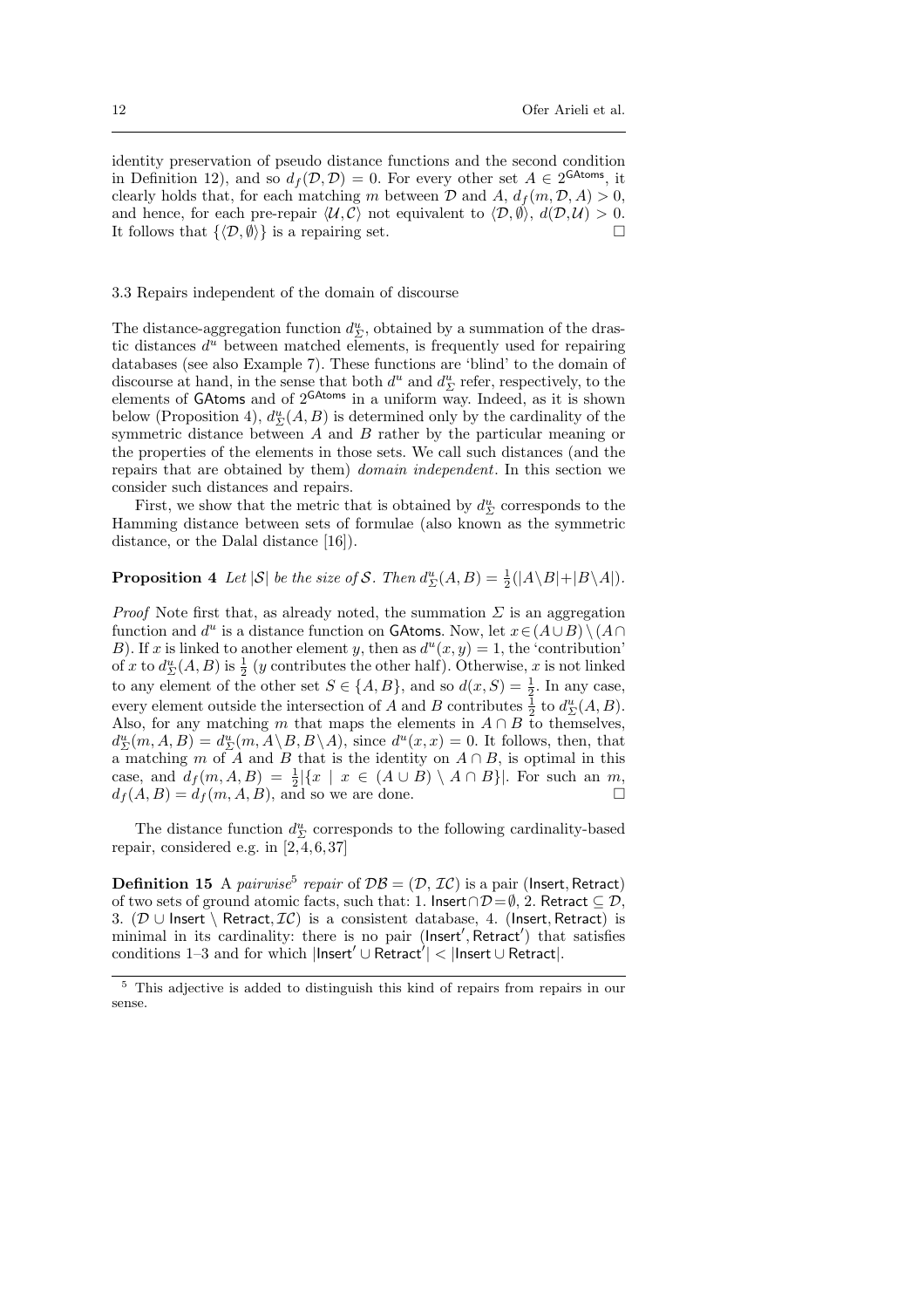Note 3 A different way of repairing databases is obtained by exchanging the cardinality-based requirement in item 4 by a set inclusion criterion. This is the basic idea behind the method introduced in [1], which inspires many other works on (domain independent) database repair and consistent query answering (see, e.g., [2,5,9,10,27,26,33]). Clearly, every pairwise repair that is obtained by Definition 15 is also a repair according to the set inclusion approach, but the converse is not necessarily true. Comparative studies of the two repair methods appear in [6,37].

**Proposition 5** Consider a database  $\mathcal{DB} = (\mathcal{D}, \mathcal{IC})$  together with the drastic distance function  $d^u$  and the summation aggregation function  $\Sigma$ . Then (Insert, Retract) is a pairwise repair of  $\mathcal{DB}$  iff there is a pre-repair  $\mathcal{R} = \langle \mathcal{U}, \emptyset \rangle \in$  $\mathsf{Rep}_{d^u_{\Sigma}}(\mathcal{DB}),$  such that  $\mathsf{Insert} = \mathcal{U} \setminus \mathcal{D} \text{ and Retract} = \mathcal{D} \setminus \mathcal{U}.$ 

*Proof* Given a pairwise repair (Insert, Retract) of  $(D, \mathcal{IC})$ , let  $\mathcal{R} = \langle \mathcal{U}, \emptyset \rangle$ , where  $U = (\mathcal{D} \cup \text{Insert})$  Retract. By condition (3) of Definition 15 it is clear that  $R$  is a potential repair, and by condition  $(4)$  of the same definition it follows that the Hamming distance between  $\mathcal U$  and  $\mathcal D$  is minimal among the distances between the other updates of the potential repairs of  $\mathcal{DB}$  and  $\mathcal D$ (otherwise, if there is a potential repair  $\mathcal{R}' = \langle \mathcal{U}', \mathcal{C}' \rangle$  with a smaller Hamming distance to D, the pair (lnsert', Retract') =  $(\mathcal{U}' \setminus \mathcal{D}, \mathcal{D} \setminus \mathcal{U}')$  satisfies  $\text{conditions} \; (1)-(3) \; \text{of} \; \text{Definition} \; 15 \; \text{and} \; |\text{Insert}' \cup \text{Retract}'| < |\text{Insert} \cup \text{Retract}|,$ which is a contradiction to the assumption that (Insert, Retract) is a pairwise repair of  $\mathcal{DB}$ ). By Proposition 4,  $d_{\Sigma}^u(\mathcal{U}, \mathcal{D})$  is minimal in  $\{d_{\Sigma}^u(\mathcal{U}', \mathcal{D})\mid$  $\langle U', C' \rangle$  is a potential repair of  $\mathcal{DB}$ , thus  $\mathcal R$  is a pre-repair of  $\mathcal{DB}$ .

Conversely, for a pre-repair  $\mathcal{R} = \langle \mathcal{U}, \emptyset \rangle \in \text{Rep}_{d^u_{\Sigma}}(\mathcal{DB})$  such that  $\mathcal{U} \subseteq$ Atoms( $\mathcal{DB}$ ), let (Insert, Retract) =  $(\mathcal{U} \setminus \mathcal{D}, \mathcal{D} \setminus \mathcal{U})$ . This pair clearly satisfy conditions (1) and (2) of Definition 15. Condition (3) is met as well because in our case,  $(D \cup$  Insert \ Retract,  $IC$ ) =  $(U, IC)$ , and this is a consistent database since  $\mathcal R$  is a potential repair of  $\mathcal{DB}$  (and so it satisfies  $\mathcal{IC}$ ). Finally, similar considerations as above show that the pair (Insert, Retract) is minimal in the sense of condition (4). Thus, (Insert, Retract) is a pairwise repair of DB.  $\Box$ 

Note 4 As Proposition 5 shows, pairwise repairs correspond to pre-repairs rather than to repairs. The reason for this is that in our framework repairs are represented by arbitrary (i.e, not necessarily ground) atomic formulas. This induces a compact way of representing database modifications, in which several pre-repairs can be captured simultaneously, and so particular pairwise repairs may be redundant. To see this, consider the following database:

$$
\mathcal{DB} = \Big(\{\texttt{mother}(Jane)\},\
$$

$$
\{\forall x (\texttt{mother}(x) \to \exists n(\texttt{num\_childs}(x, n) \land 1 \le n \le 20))\}\Big).
$$

Here, for every constant  $1 \leq i \leq 20$ ,  $\langle {\text{num\_childs}(Jane, i)}, \emptyset \rangle$  is a pairwise repair of  $\mathcal{DB}$ , and so, by Proposition 5, it is also a pre-repair of  $\mathcal{DB}$  (with respect to  $d_{\Sigma}^u$ ). Yet, each one of those 20 pre-repairs is redundant with respect to (the repair)  $\{\text{mother}(Jane), \text{num\_childs}(Jane, x)\}, \{x \geq 1, x \leq 20\}\$ .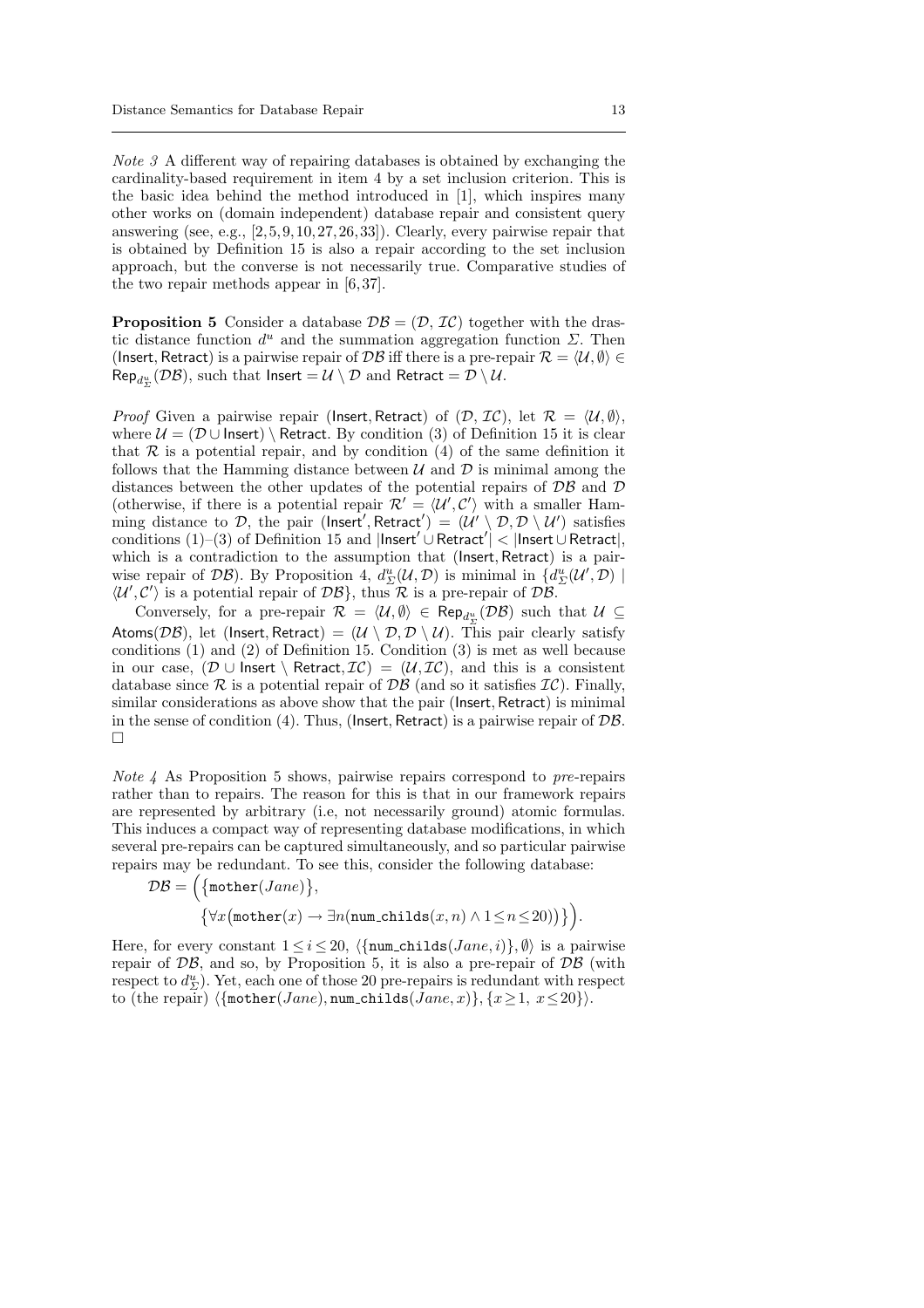Note 5 From Proposition 5 and the fact that the unique pairwise repair of a consistent database is  $(\emptyset, \emptyset)$ , it follows that for a consistent database  $\mathcal{DB}$ ,  $\Delta_{d^u} \Sigma(\mathcal{DB}) = \{ \langle \mathcal{D}, \emptyset \rangle \}$  (which is a particular case of Proposition 3).

It is also interesting to check the distance-based functions of Example 5 when the domain independent distance  $d<sup>u</sup>$  is taken as the basic distance function. In this case the Hausdorff distance is reduced to 0 if  $A = B$  and 1 otherwise. While this is still a distance function, it is clearly useless for making subtle preferences among potential repairs. The Eiter–Mannila distance, on the other hand, is more appropriate in this case and, as in Proposition 5, it is related to pairwise repairing. Indeed, for  $d^u$ , the Eiter-Mannila distance between the original database  $\mathcal D$  and its repair  $\langle \mathcal D \cup$  Insert \ Retract, C is  $\frac{1}{2}$ (|Insert| + |Retract|). In this case we get the Ramon–Bruynooghe matchingbased distance [41], which is a distance function (and not only a pseudo distance, cf. Example 5).

## 3.4 Repairs dependent on the domain of discourse

Consider again the potential repairs considered in Example 2 (regarding the database of Section 2.1). If we repair the database using e.g.  $d_{\Sigma}^{u}$  as the underlying distance function, we get that  $\mathcal{R}_1$  and  $\mathcal{R}_2$  are strictly preferred over the other three potential repairs. Indeed,  $d_{\Sigma}^{u}(\mathcal{U}_{1}, \mathcal{D}) = d_{\Sigma}^{u}(\mathcal{U}_{2}, \mathcal{D}) = \frac{1}{2}$ , since the cost of the optimal matching between the original database instance  $D$ and the repaired database that is obtained by  $\mathcal{R}_1$  (respectively, by  $\mathcal{R}_2$ ) is the cost of the retracted (respectively, inserted) fact  $dir(Alice)$  (respectively,  $\text{dir}(Bob)$ ) that cannot be matched to any element in the original database. On the other hand, the optimal matching between the original database and the repaired database that is obtained by  $\mathcal{R}_5$  for instance, links each one of  $emp(Alice)$ ,  $emp(Bob)$ ,  $sal(Alice, 1000)$  and  $dir(Alice)$  to the same facts in the repaired database, and relates  $\text{sal}(Bob, 1000)$  to  $\text{sal}(Bob, x)$  (for some  $x < 1000$ ). The resulting distance is therefore  $d_{\Sigma}^{u}(\mathcal{U}_{5}, \mathcal{D}) = 0+0+0+0+1 = 1$ , and similarly  $d_{\Sigma}^{u}(\mathcal{U}_3, \mathcal{D}) = d_{\Sigma}^{u}(\mathcal{U}_4, \mathcal{D}) = 1$ . However, in this case, the potential repairs  $\mathcal{R}_3$ ,  $\mathcal{R}_4$ , and  $\mathcal{R}_5$ , that require salary changes, seem more plausible than the potential repairs  $\mathcal{R}_1$  and  $\mathcal{R}_2$  that require removal or insertion of database facts, as it is more realistic here to assume that the problem is due to a typographic error in the salary information. Moreover,  $\mathcal{R}_1$  and  $\mathcal{R}_2$  are more drastic then the other potential repairs, as they either cause information loss (there is no data about the directors of the company, in the case of  $\mathcal{R}_1$ ) or reduce the information reliability (due to the introduction of unfaithful facts, in the case of  $\mathcal{R}_2$ ). It is clear, then, that simple cardinality considerations are not useful here, and more delicate considerations are required, in which each one of  $\mathcal{R}_3$ ,  $\mathcal{R}_4$ , and  $\mathcal{R}_5$  will be preferred over  $\mathcal{R}_1$  and  $\mathcal{R}_2$ .

This simple example demonstrates a common phenomenon in many inconsistent first-order databases: A specific tuple may contain both correct and erroneous components. In such cases, deleting or inserting entire tuples would not properly solve the problem. Indeed, the need to rectify an error within a tuple without deleting the whole tuple has been acknowledged in [5] (see Example 6.2 of that paper), and is also the main motivation behind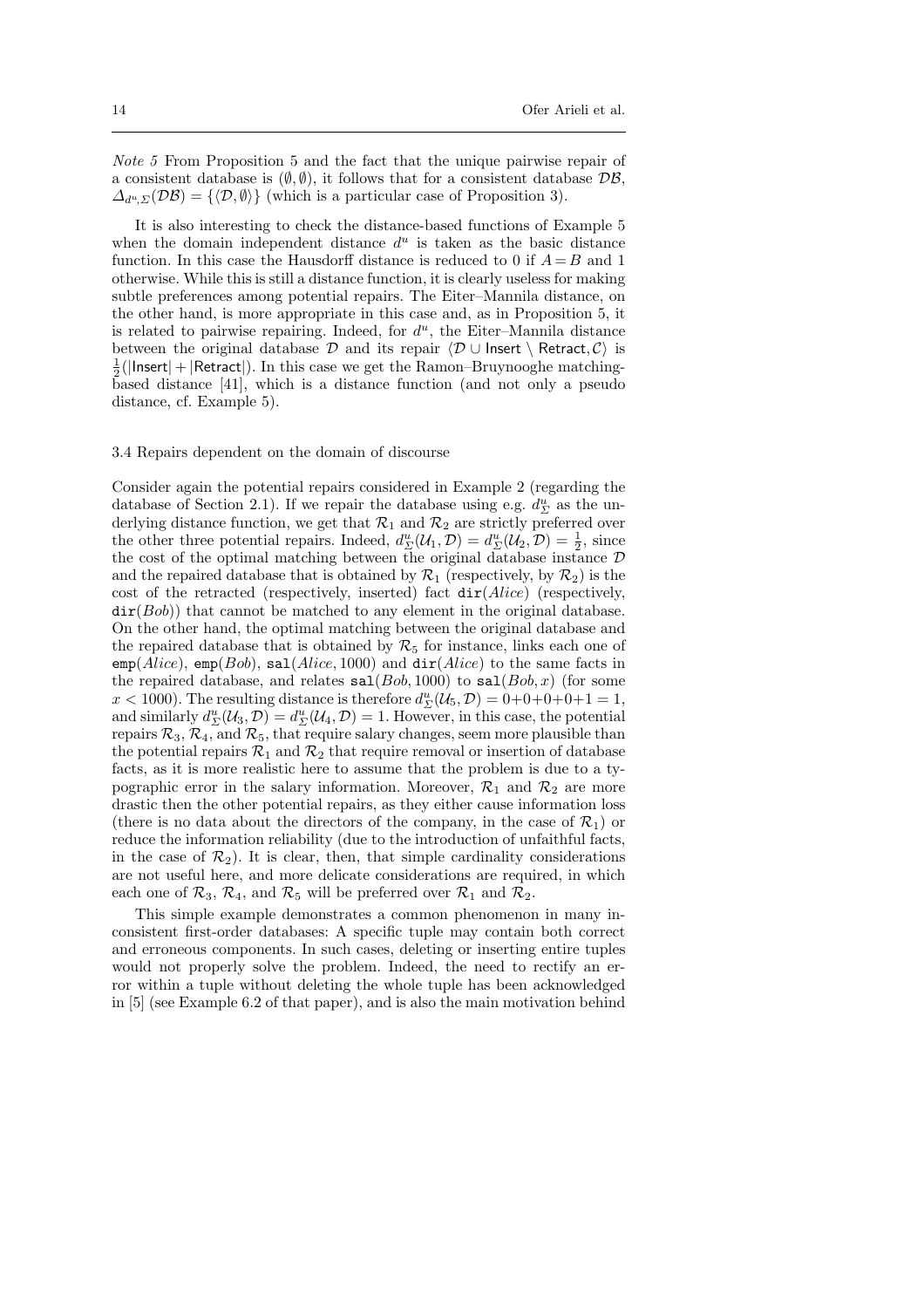the work in [8] on fixing (numerical) attributes and in [46,47] on database repairing by updates; See also Section 5 below.

A more subtle preference criterion is obtained by the distance function, defined in [38]:

$$
d^{1}(P(t_1,\ldots,t_m),Q(s_1,\ldots,s_n)) = \begin{cases} 1 & \text{if } P \neq Q, \\ \frac{1}{2m} \sum_{i=1}^{m} d^{u}(t_i,s_i) & \text{otherwise.} \end{cases}
$$

Here, for different predicate symbols the distance  $d^1$  is maximal. However, when the predicate symbols are the same, the distance linearly increases with the number of arguments that have different values, and is at most  $\frac{1}{2}$ . The intuition behind this is that longer tuples are more error-prone and that multiple errors in the same tuple are less likely.

**Proposition 6**  $d^1$  is a distance function (in the sense of Definition 3), which is bounded by 1.

*Proof* Easily verified (see also [38, Theorem 5]).  $\Box$ 

$$
\Box
$$

According to  $d<sup>1</sup>$  together with a summation as the distance aggregation function, the distance between the database instance  $D$  of Example 2 and (the update component of)  $\mathcal{R}_1$  is still  $\frac{1}{2}$ , and so is the distance between  $\mathcal D$ and (the update component of)  $\mathcal{R}_2$ . On the other hand, the distance between  $\mathcal{D}$  and  $\mathcal{U}_5$  (the update component of  $\mathcal{R}_5$ ) is the same as the distance between salary(*Bob*, 1000) and salary(*Bob*, x), which is  $\frac{1}{4}(0+1) = \frac{1}{4}$ . Similarly,  $d_{\Sigma}^{1}(\mathcal{U}_{3},\mathcal{D})=d_{\Sigma}^{1}(\mathcal{U}_{4},\mathcal{D})=\frac{1}{4}$ . It follows, then, that now the potential repairs that modify information within tuples are preferred over potential repairs that remove or insert complete tuples, as intuitively expected.

Nienhuys-Cheng's distance  $d^1$  can be further refined to reveal other considerations. For instance, under the assumption that primary keys are less error-prone, one may consider the following variation of  $d^1$ :

Definition 16 Below we denote primary key values by underscores, and assume, without loss of generality, that they precede the non-key values. Define:

$$
d^2(P(\underbrace{t_1,\ldots,t_k}_{1},t_{k+1},\ldots,t_m),Q(\underbrace{s_1,\ldots,s_l}_{1},t_{l+1},\ldots,t_n)) =
$$
  
\n
$$
\begin{cases}\n1 & \text{if } P \neq Q \text{ or } \exists 1 \leq i \leq k \text{ s.t. } \underbrace{t_i \neq s_i}_{2m}, \\
\frac{1}{2m} \sum_{i=k+1}^m d^u(t_i,s_i) & \text{otherwise.} \n\end{cases}
$$

Example 8 Consider again the database  $\mathcal{DB}$  of Section 2.1. There are five options regarding the fact  $\text{salary}(Alice, 1000)$ : Keeping it unchanged, changing the first argument (employee-name), changing the second argument (salary), changing the whole tuple, or deleting it altogether. Assuming that employeename is the primary key for the salary relation, we have that according to  $d^2$ , the costs of these options are 0, 1,  $\frac{1}{4}$ , 1, and  $\frac{1}{2}$ , respectively. Note, also,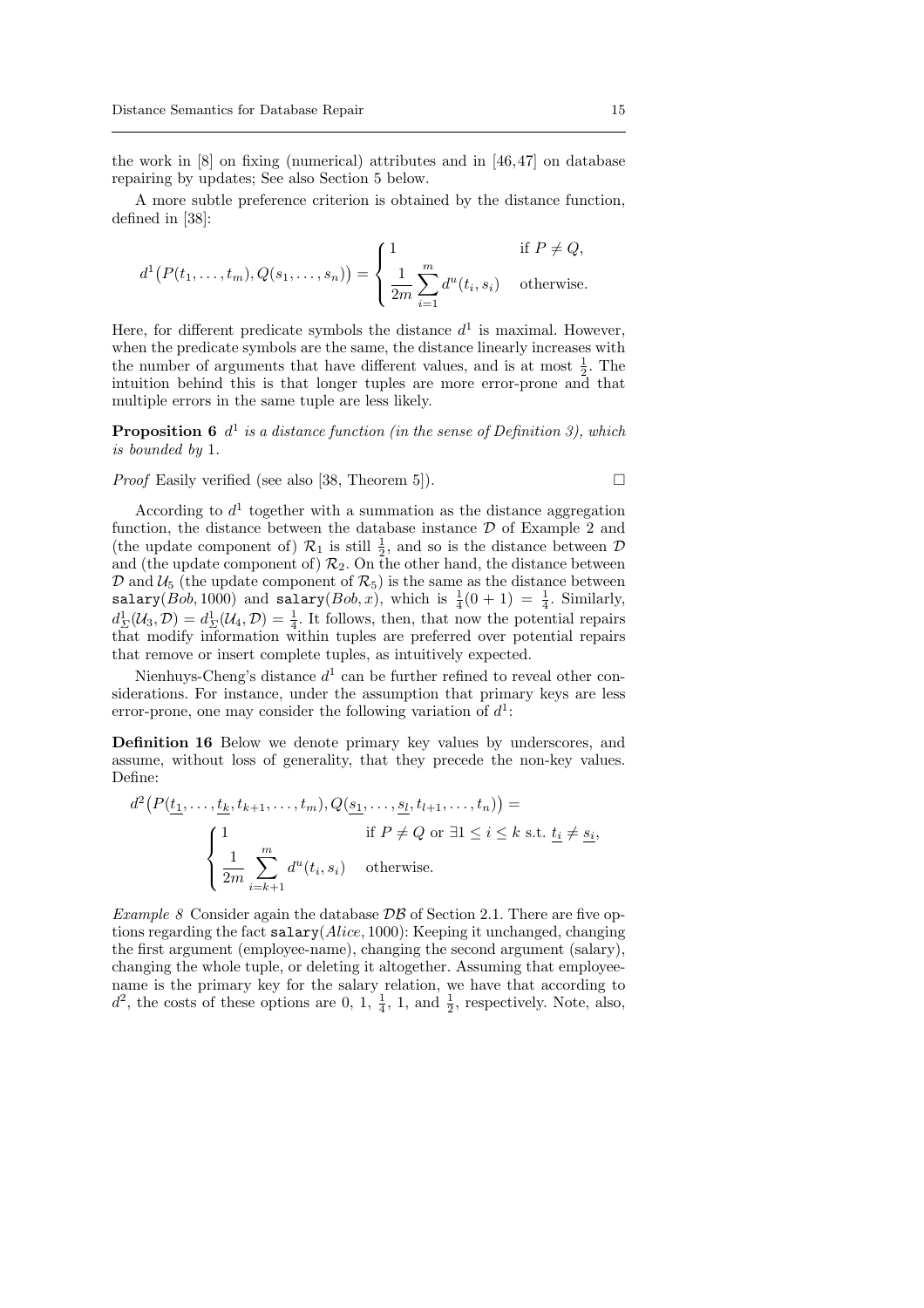that in this case, according to the aggregation-based repair with  $d^2$  and  $\Sigma$ , the two repairs of the database are the following:

$$
\langle \{\texttt{emp}(A), \texttt{emp}(B), \texttt{dir}(A), \texttt{sal}(A, v_1), \texttt{sal}(B, 1000)\}, \{v_1 > 1000\} \rangle, \\ \langle \{\texttt{emp}(A), \texttt{emp}(B), \texttt{dir}(A), \texttt{sal}(A, 1000), \texttt{sal}(B, v_2)\}, \{v_2 < 1000\} \rangle.
$$

That is, consistency restoration is obtained here by salary corrections.

#### 3.5 Linking instead of matching

The notion of (optimal) matching between the elements of a database instance and the elements of its repair may be weakened. Instead of relating each database fact with at most one atomic formula of a repair and vice versa, it is possible to associate a database fact with several atoms of a repair. This is called linking. Optimal linking and the induced distance between sets are defined just as in Definition 13.

*Example 9* Consider a database instance  $\mathcal{D} = \{\texttt{teaches}(John, DB)\}\$  and integrity constraints that no-one teaches DB (since, e.g., this course is cancelled), and that a lecturer must give at least two courses. Here, a repair with respect to  $d_{\Sigma}^1$  could be the following:

$$
\mathcal{R} = \langle \mathcal{U}, \mathcal{C} \rangle = \langle \{\texttt{teaches}(John, x_1), \texttt{teaches}(John, x_2)\}, \\ \{x_1 \neq x_2, x_1 \neq DB, x_2 \neq DB\} \rangle.
$$

Each one of the two optimal matchings in this case relates the database fact to one of the two elements in  $U$ , leaving the other one unmatched. In the notations of the previous section, then,  $d_{\Sigma}^{1}(\mathcal{D}, \mathcal{U}) = \frac{1}{2} + \frac{1}{4}$ . If linking is used instead of matching, there is only one optimal linking between  $D$  and  $U$ , which associates the two new facts in  $U$  with the old one in  $D$ , hence in this case  $d_{\Sigma}^{1}(\mathcal{D}, \mathcal{U}) = \frac{1}{4} + \frac{1}{4}.$ 

# 3.6 Complexity

Computing all the repairs of a given database is not tractable, as even for propositional databases the number of repairs of a database could be exponential in the database's size. Indeed, the database  $({p_1, \ldots, p_n}, {p_i \rightarrow p_i})$  $q_i}_{i=1}^n$ ) has  $2^n$  repairs when  $d = d^u$  and  $f = \Sigma$ . These repairs correspond to all the combinations of inserting  $q_i$  or removing  $p_i$ , for  $i = 1, \ldots, n$ . In an attempt to overcome this problem, most of the existing algorithms for query answering do not compute the repairs themselves, but make inferences using rewriting techniques [1], logic programming paradigms [2,21,25–27], (hyper-)graph computations [14,15], and proof theoretic methods, such as analytic tableaux [10]. In the general case, however, these techniques are not tractable. For instance, the approach in [2,26] of specifying database repairs as stable models of disjunctive logic programs is  $\Pi_2^P$ -complete (see [17]). This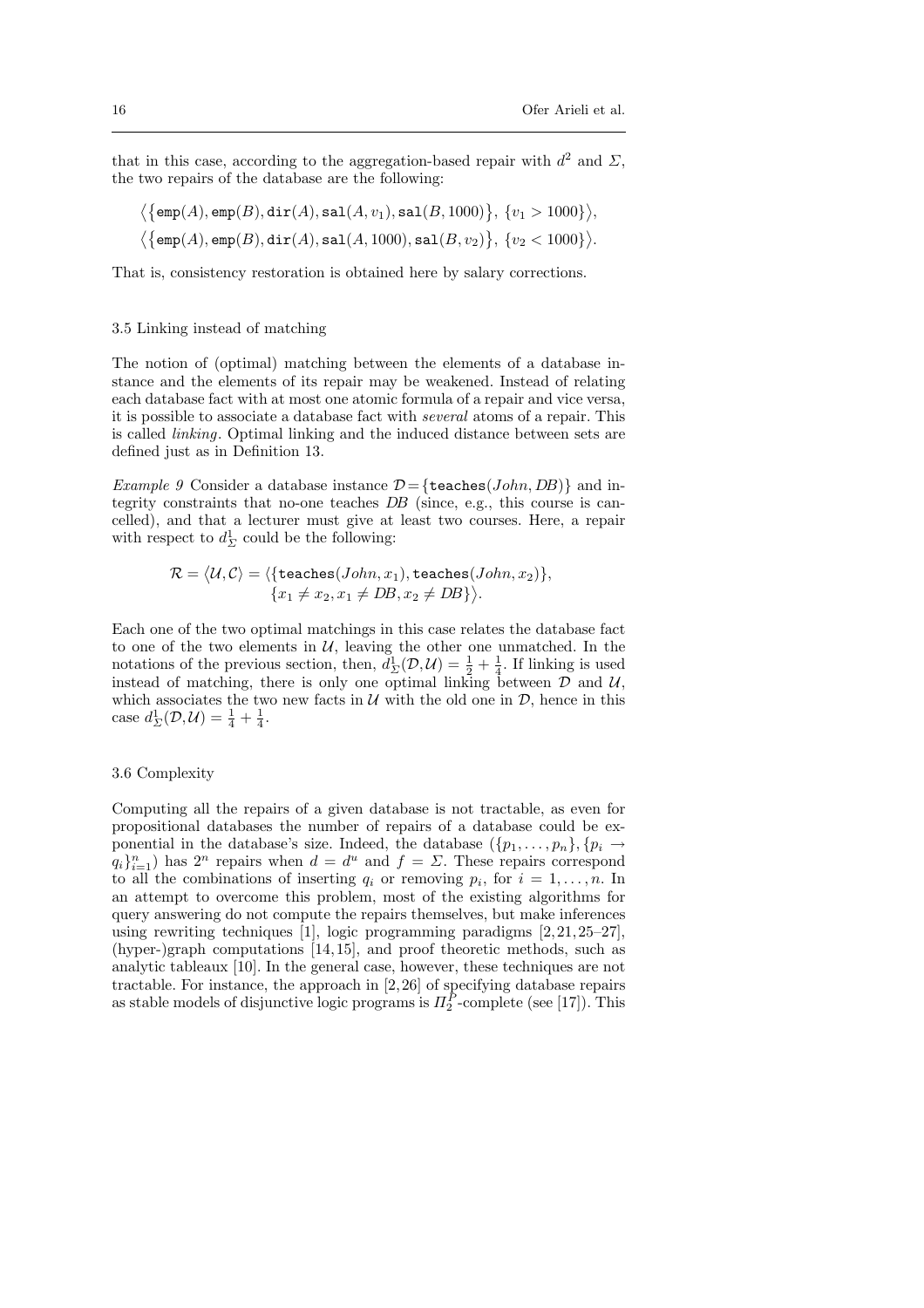is also the case for the query answering computations with (signed) quantified Boolean formulas, considered in [5]. Tractability of query evaluation for inconsistent databases is usually reached only for restricted syntactical forms of the integrity constraints. For instance, the rewriting process in [1], which is a tractable way of evaluating queries with respect to the set-inclusion semantics (see Note 3), is limited to binary universal constraints.

The next proposition shows that intractability retains in our case as well:

**Proposition 7** [37] Let  $\mathcal{DB} = (\mathcal{D}, \mathcal{IC})$  be a database with denial constraints, <sup>6</sup> and let  $Q$  be a query that is a conjunction of ground literals. Then conservative query answering for  $Q$  with respect to the  $d_{\Sigma}^u$ -distance semantics is  $P^{NP(log(n))}$ -complete.<sup>7</sup>

*Proof* By [37, Theorem 4] and the fact that  $d_{\Sigma}^u$ -semantics corresponds to pairwise repairs (Proposition 5).

Another interesting property of the  $d_{\Sigma}^u\text{-distance semantics explored in }[37]$ is that for databases with denial constraints, conservative query answering and credulous query answering (Definition 11) are polynomially reducible.<sup>8</sup>

As in the case of inclusion-based semantics, also in the cardinality-based semantics obtained by the  $d_{\Sigma}^u$ -distance, conservative query answering may be undecidable unless restrictions are imposed on the syntactical form of the integrity constraints. This can be shown in a similar way as that of [11] (in which decidability is considered with respect to set inclusion semantics), where, intuitively, undecidability stems from the possible presence of cycles among inclusion dependencies of the form  $\forall \overline{x} \exists \overline{y}(P(\overline{x}) \to Q(\overline{x}', \overline{y}))$  for  $\overline{x}' \subseteq \overline{x}$ , and from the possibility of using arbitrary elements from the (infinite) set  $\mathfrak{C}$ , as constants in the repaired database.

Undecidability results for domain dependent repairs are also easily obtained for sufficiently expressible integrity constraints. See, for instance, [8, Theorem 1] for one example in the context of database repair by fixing numerical attributes (see also Section 5 below).

We note, finally, that in general, the distance functions themselves do not add extra computational complexity to the problem. This is demonstrated, for instance, by the following results:

**Proposition 8** [41] Computing  $d_{\Sigma}^{u}(A, B)$  is polynomial in the size of A and B.

**Proposition 9** Computing  $d_{\Sigma}^1(A, B)$  and  $d_{\Sigma}^2(A, B)$  is polynomial in the sizes of A, B, and the maximal arity of the predicates in A and B.

 $6$  That is, the integrity constraints in the set  $IC$  are closed formulae of the form  $\forall \overline{x}_1 \ldots \overline{x}_n \neg \big( R_1(\overline{x}_1) \wedge \ldots \wedge R_n(\overline{x}_n) \wedge \phi(\overline{x}_1 \ldots \overline{x}_n) \big),$  where  $\phi$  is a Boolean expression consisting of atomic formulas and built-in predicates. 7

I.e., the decision problem can be solved by a polynomial-time algorithm that makes  $O(\log(n))$  calls to an NP-oracle, where n is the size of D.

<sup>8</sup> This is not the case when repair by set-inclusion is involved, as in that case conservative answering with denial constraints is NP-complete, while credulous answering is in P; see [15].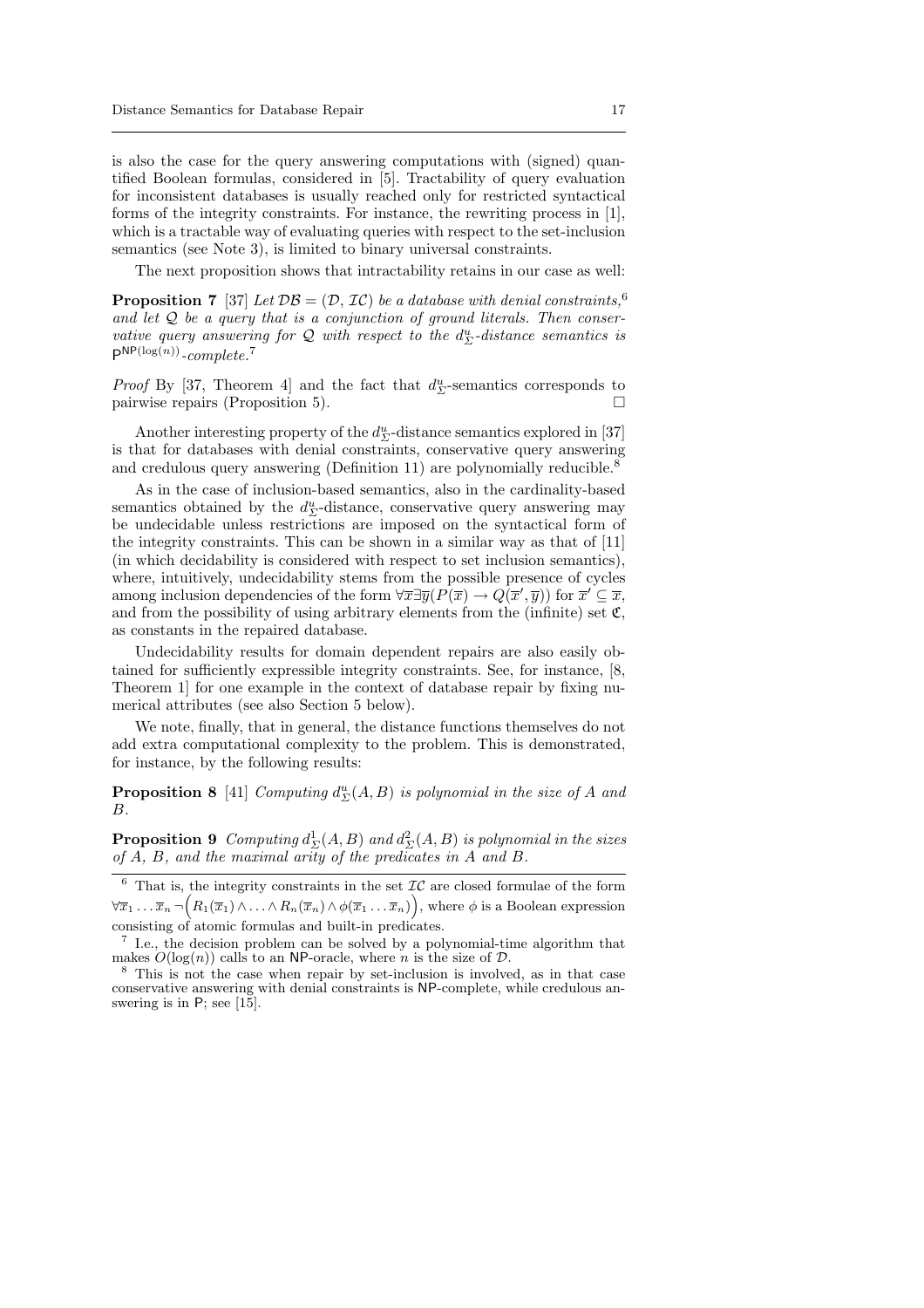*Proof* Follows from the fact that if the time to compute  $d(x, y)$  is bounded by T for every  $x \in A, y \in B$ , then the time to compute  $d_{\Sigma}(A, B)$  is bounded by a polynom in  $|A|, |B|$ , and T (see [41]).

The main computational difficulty of database repairs remains, therefore, the large amount of potential repairs at hand. Extensive surveys on the computational complexity of existing approaches to database repair and consistent query answering appear in  $[6,11,13,14,37]$  (see also [47] for complexity results regarding update-based repairing).

## 4 Integration of Constraint Data-Sources

Integration of autonomous data-sources under global integrity constraints (see [30]) is closely related to database repair. The main differences between the two problems is that, in contrast to database instances, data-sources may contain negative facts and not only positive ones. Also, the closed world assumption is no longer assumed. In this section we show how our framework may be used for defining operators for the merging problem as well.

Example 10 [30] Four flat co-owners discuss the construction of a swimming pool  $(s)$ , a tennis-court  $(t)$  and a private car-park  $(p)$ . Building two or more items will increase the rent  $(r)$ , otherwise the rent will not be changed.

The owners' opinions are represented by the following four data-sources:  $\mathcal{D}_1 = \mathcal{D}_2 = \{s, t, p\}, \quad \mathcal{D}_3 = \{\neg s, \neg t, \neg p, \neg r\}, \quad \mathcal{D}_4 = \{t, p, \neg r\}.$  The impact on the rent may be represented by the constraint  $\mathcal{IC} = \{r \leftrightarrow ((s \wedge t) \vee (s \wedge t))\}$  $p \mid (p \wedge p)$ . Here,  $q \in \mathcal{D}_i$  denotes that owner i supports q, and  $\neg q \in \mathcal{D}_i$ denotes that owner *i* is against q. If  $q, \neg q \notin \mathcal{D}_i$ , *i* does not have an opinion about  $q$ . Note that although the opinion of owner 4 violates the integrity constraint (while the solution must preserve the constraint), it is still taken into account.

In situations such as that of Example 10 it is often required to find a solution that will satisfy the global integrity constraints and will be as close as possible to each data source. This implies that, under the following observations, our framework is adequate for the merging problem as well. Denote by D the set of the sources to be merged. Then:

- Instead of database instances, which are sets of atomic facts, data sources are sets of literals (that is, atomic formulas or their negation). So, instead of Atoms we refer now to  $LT = {P(\bar{t}) | P(\bar{t}) \in \text{Atoms}} \cup {\neg P(\bar{t}) | P(\bar{t}) \in \text{Trans}}$ Atoms}. As before, an update is a pair  $\langle \mathcal{U}, \mathcal{C} \rangle$ , where U is a consistent set of elements in LIT (i.e.,  $U$  is a set without complementary literals), and  $C$ is a set of constraints. The set  $\mathsf{Merge}(\mathfrak{D},\mathcal{IC})$  of the potential merging of  $\mathfrak D$ under  $I\mathcal{C}$  consists of the updates that satisfy all the integrity constraints in IC.
- A merging of data-sources  $\mathfrak{D} = {\mathcal{D}_1, \ldots, \mathcal{D}_n}$  with respect to the integrity constraints  $\mathcal{IC}$  is a straightforward generalization of the notion of database repair (cf. Definitions 13 and 14):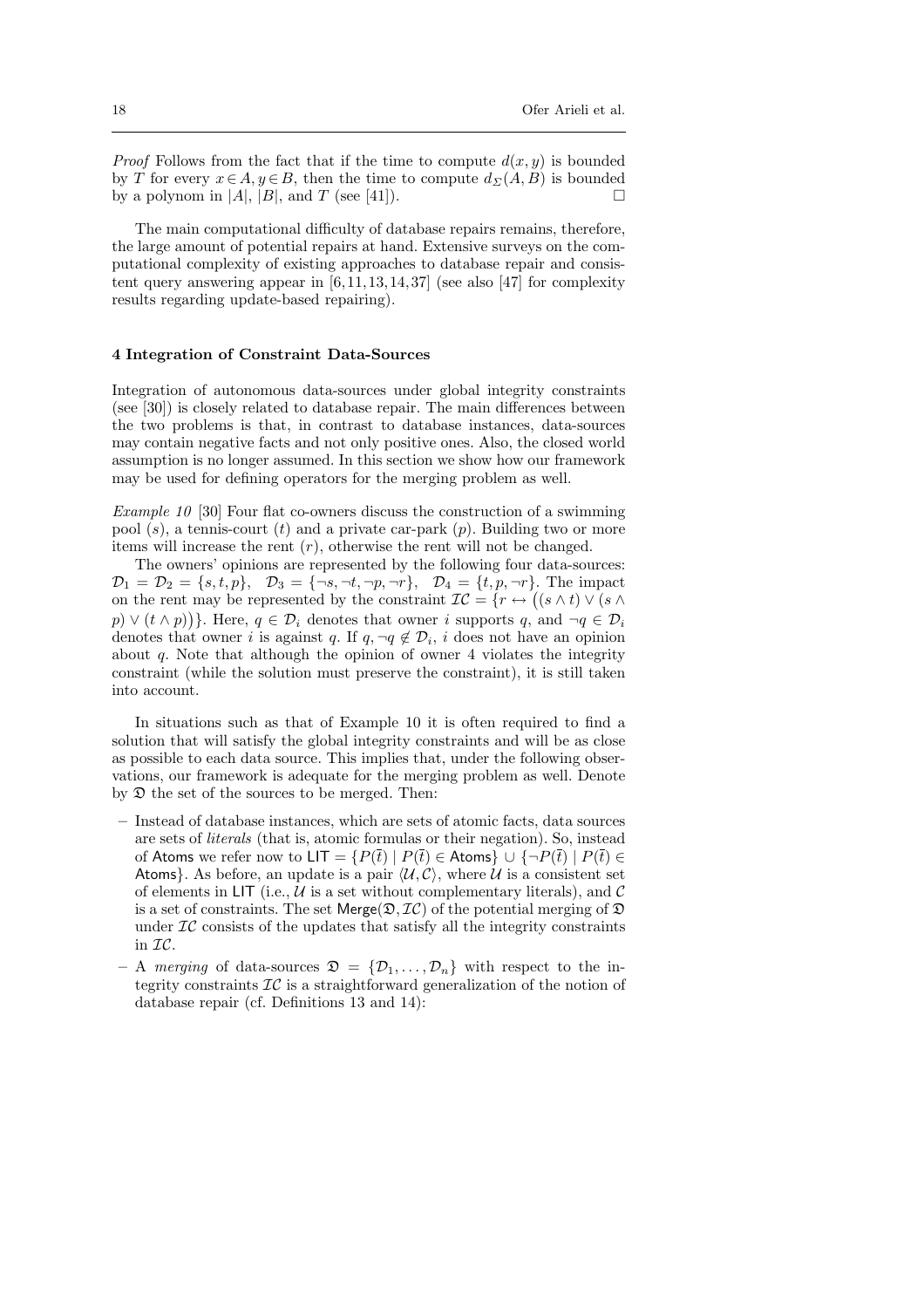- A merging context is a triple  $\mathfrak{M} = \langle d, f, g \rangle$ , where d is a pseudo distance function, and  $f, g$  are aggregation functions (referring, respectively, to the distances inside a source and among the sources).
- For a merging context  $\mathfrak{M} = \langle d, f, g \rangle$ , a set  $\mathfrak{D} = \{ \mathcal{D}_1, \ldots, \mathcal{D}_n \}$  of datasources, and a potential merging  $\mathcal{M} \in \text{Merge}(\mathfrak{D}, \mathcal{IC})$ , let

$$
d_{g,f}(\mathcal{M},\mathfrak{D})=g(\lbrace d_f(\mathcal{M},\mathcal{D}_1),\ldots,d_f(\mathcal{M},\mathcal{D}_n)\rbrace).
$$

– The pre-mergings of the data-sources in  $\mathfrak D$  under the integrity constraints in  $IC$ , and with respect to the merging context  $\mathfrak{M} = \langle d, f, g \rangle$ , are the elements of the following set

 $\{M \in \text{Merge}(\mathfrak{D},\mathcal{IC}) \mid \forall \mathcal{M}' \in \text{Merge}(\mathfrak{D},\mathcal{IC}) d_{g,f}(\mathcal{M},\mathfrak{D}) \leq d_{g,f}(\mathcal{M}',\mathfrak{D})\}.$ 

– The *merging* of the data-sources in  $\mathfrak D$  under the integrity constraints in  $\mathcal{IC}$ , and with respect to the merging context  $\mathfrak{M} = \langle d, f, g \rangle$ , are the maximal non-redundant pre-mergings of D. This set is denoted by  $\Delta_{\mathfrak{M}}(\mathcal{DB})$ .

Example 11 Consider again Example 10 and two merging contexts:  $\mathfrak{M}_1$  =  $\langle d^u, \Sigma, \Sigma \rangle$ ,  $\mathfrak{M}_2 = \langle d^u, \Sigma, \text{max} \rangle$ . According to  $\mathfrak{M}_1$  the summation of the distances to the source is minimized, and in  $\mathfrak{M}_2$  minimization of maximal distances is used for choosing optimal solutions. The potential mergings in this case are listed in the table below.

| No. Potential merge $  d_{\Sigma}^{u}(\cdot,\mathcal{D}_{1}) d_{\Sigma}^{u}(\cdot,\mathcal{D}_{2}) d_{\Sigma}^{u}(\cdot,\mathcal{D}_{3}) d_{\Sigma}^{u}(\cdot,\mathcal{D}_{4})  d_{\Sigma,\Sigma}^{u}(\cdot,\mathfrak{D}) d_{\max,\Sigma}^{u}(\cdot,\mathfrak{D}) $ |                |                |                |                |                |
|---------------------------------------------------------------------------------------------------------------------------------------------------------------------------------------------------------------------------------------------------------------------|----------------|----------------|----------------|----------------|----------------|
| $\mathcal{M}_1$ {s, t, p, r}                                                                                                                                                                                                                                        |                |                | $1\frac{4}{2}$ | $6\frac{1}{2}$ |                |
| $\mathcal{M}_2$ {s, t, ¬p, r}                                                                                                                                                                                                                                       |                |                | $2\frac{1}{2}$ | $8\frac{1}{2}$ |                |
| $\mathcal{M}_3\{s,\neg t,p,r\}$                                                                                                                                                                                                                                     | $1\frac{1}{2}$ |                | $2\frac{1}{2}$ | $8\frac{1}{2}$ |                |
| $\mathcal{M}_4\{s,\neg t,\neg p,\neg r\}$                                                                                                                                                                                                                           | $2\frac{1}{2}$ | $2\frac{1}{2}$ | $2\frac{1}{2}$ | $8\frac{1}{2}$ | $2\frac{1}{2}$ |
| $\mathcal{M}_5\{\neg s,t,p,r\}$                                                                                                                                                                                                                                     | $1\frac{1}{2}$ |                |                | $7\frac{1}{2}$ |                |
| $\mathcal{M}_6$ {¬s, t, ¬p, ¬r}                                                                                                                                                                                                                                     | $2\frac{1}{2}$ | $2\frac{1}{2}$ |                | $7\frac{1}{2}$ | $2\frac{1}{2}$ |
| $\mathcal{M}_7\{\neg s, \neg t, p, \neg r\}$                                                                                                                                                                                                                        | $2\frac{1}{2}$ | $2\frac{1}{2}$ |                | $7\frac{1}{2}$ | $2\frac{1}{2}$ |
| $\mathcal{M}_8$ { $\neg s, \neg t, \neg p, \neg r$ }                                                                                                                                                                                                                | $3\frac{1}{2}$ | $3\frac{1}{2}$ | $2\frac{1}{2}$ | $9\frac{1}{2}$ |                |

The optimal merging in each context is determined by the minimal values in the two right-most columns. According to  $\mathfrak{M}_1$ ,  $\mathcal{M}_1$  is the best potential merging, and so the owners decide to build all the three facilities. As a result, the rent increases. According to  $\mathfrak{M}_2$ , however,  $\mathcal{M}_4$ ,  $\mathcal{M}_6$  and  $\mathcal{M}_7$  are the optimal mergings, which implies that only one out of the three facilities will be built, and so the rent will remain the same.<sup>9</sup> Thus, e.g.,  $r$  is a consistent query answer with respect to  $\mathfrak{M}_1$  while  $\neg r$  is a consistent answer with respect to  $\mathfrak{M}_2$ .

<sup>&</sup>lt;sup>9</sup> The decision which facility to choose requires further preference criteria. Summation of distances, e.g., prefers  $\mathcal{M}_6$  and  $\mathcal{M}_7$  over  $\mathcal{M}_4$ , thus t and p are preferred over s.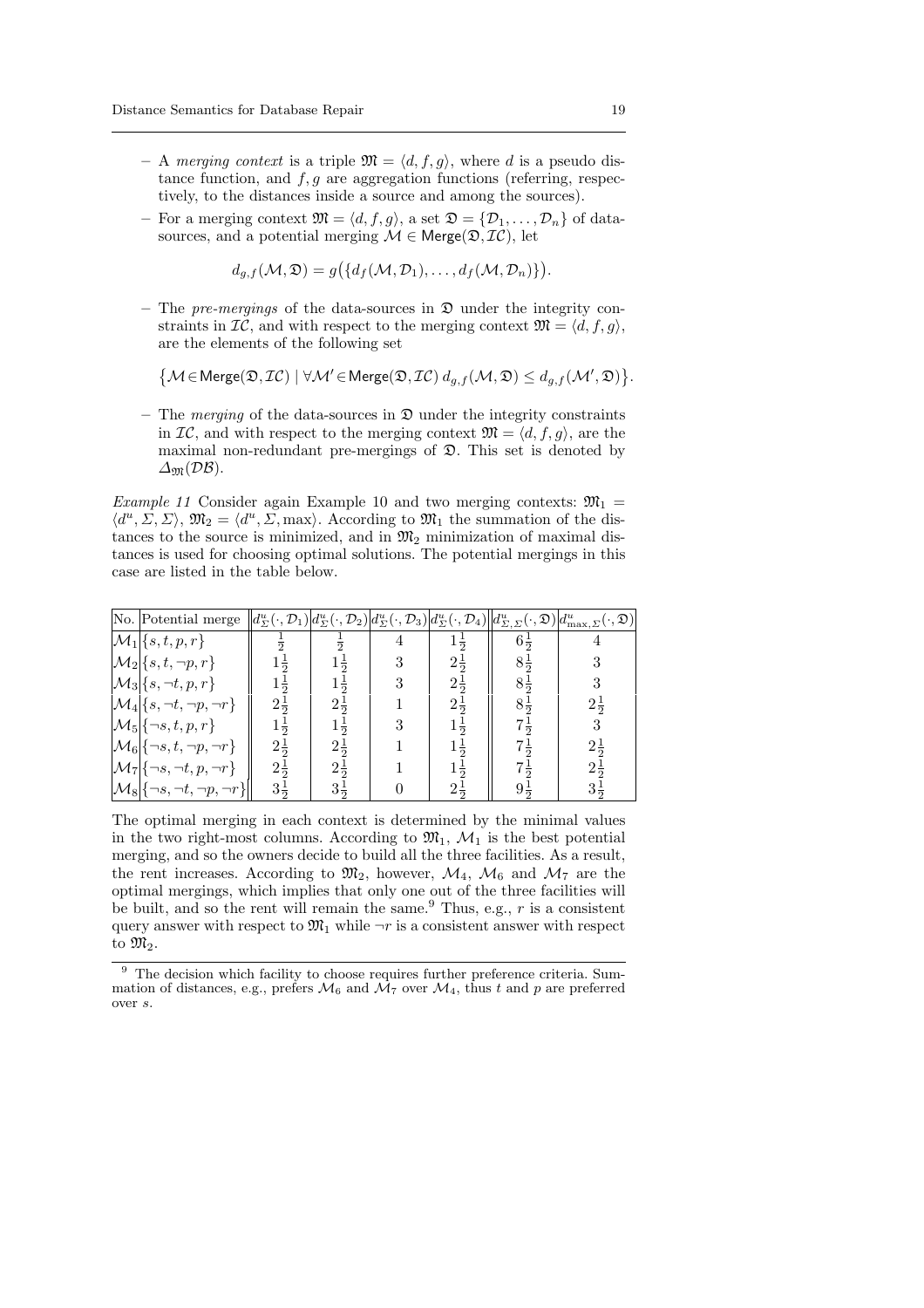The last example demonstrates the application of merging strategies among equally important sources. However, there are situations in which certain sources are preferred over other sources (for instance, because of differences in reliability of the sources). Our framework supports such cases as well by a proper choice of the components of the merging context. We demonstrate this in the next example.

Example 12 Consider the distributed system described in Examples 10 and 11, but this time in the context of speculations on the stock exchange. An investor (represented by the mediator system) consults four financial experts about their opinion regarding four different shares, denoted  $t, p, s, r$ . The opinion of expert i is represented by  $\mathcal{D}_i$  (see Example 10). For instance, in our case expert 4 suggests to buy shares  $t$  and  $p$ , doesn't recommend to buy share  $r$ , and doesn't have a particular opinion about share  $s$ . The integrity constraint in our case may be interpreted as the investor's own policy of buying shares. (For instance, the integrity constraint in Example 10 may be intuitively understood by the risk of buying share  $r$  that should be 'balanced' by purchasing at least two out of the three shares  $t, p, s$ ). Clearly, the experts could have different reputations, and this may affect the investor's decision, which is embodied in the distance function. This is expressible by a weighted average distance function, in which the distance to each source is multiplied by a different certainty factor (smaller factors are attached to more reliable sources). This yields distance functions such as

$$
d(\mathcal{M}, \{D_1, \ldots, D_4\}) = \sum_{i=1}^4 c_i \cdot d_{\Sigma}^u(\mathcal{M}, D_i).
$$

Now, the investment policy among the eight possible policies that are shown in the table of Example 11 is determined by the minimal value of the distance function, and this depends on the actual values of the preference factors  $c_i$ .

Note 6 (Schema integration of multiple sources) In the context of integration systems of multiple sources, inconsistencies may occur not only because of contradictory information among the sources, but also by the need to relate different terminologies and concepts used by the sources. This is done by mediator-based systems [32] that integrate independent sources containing information about a common domain using different schemas. Such mediators consist of an alphabet, called the global schema (representing the global information), and a set of rules that link the information of the sources with the global schema. This frequently requires appropriate definitions, in which the relations of one schema are expressed in terms of another schema. There are two common methods to define these relations: One, called global-asview [45], expresses the relations of the global schema in terms of those of the sources. The other method, called local-as-view [34], defines each source relation in terms of the relations of the global schema. This process of schema integration (or *ontology integration*) is also vital for data exchange, where data is shipped from a source database in order to populate a target schema.

A great deal of work is done in the context of schema integration (see [32]). As the next example shows, distance-based considerations may be incorporated for this purpose as well.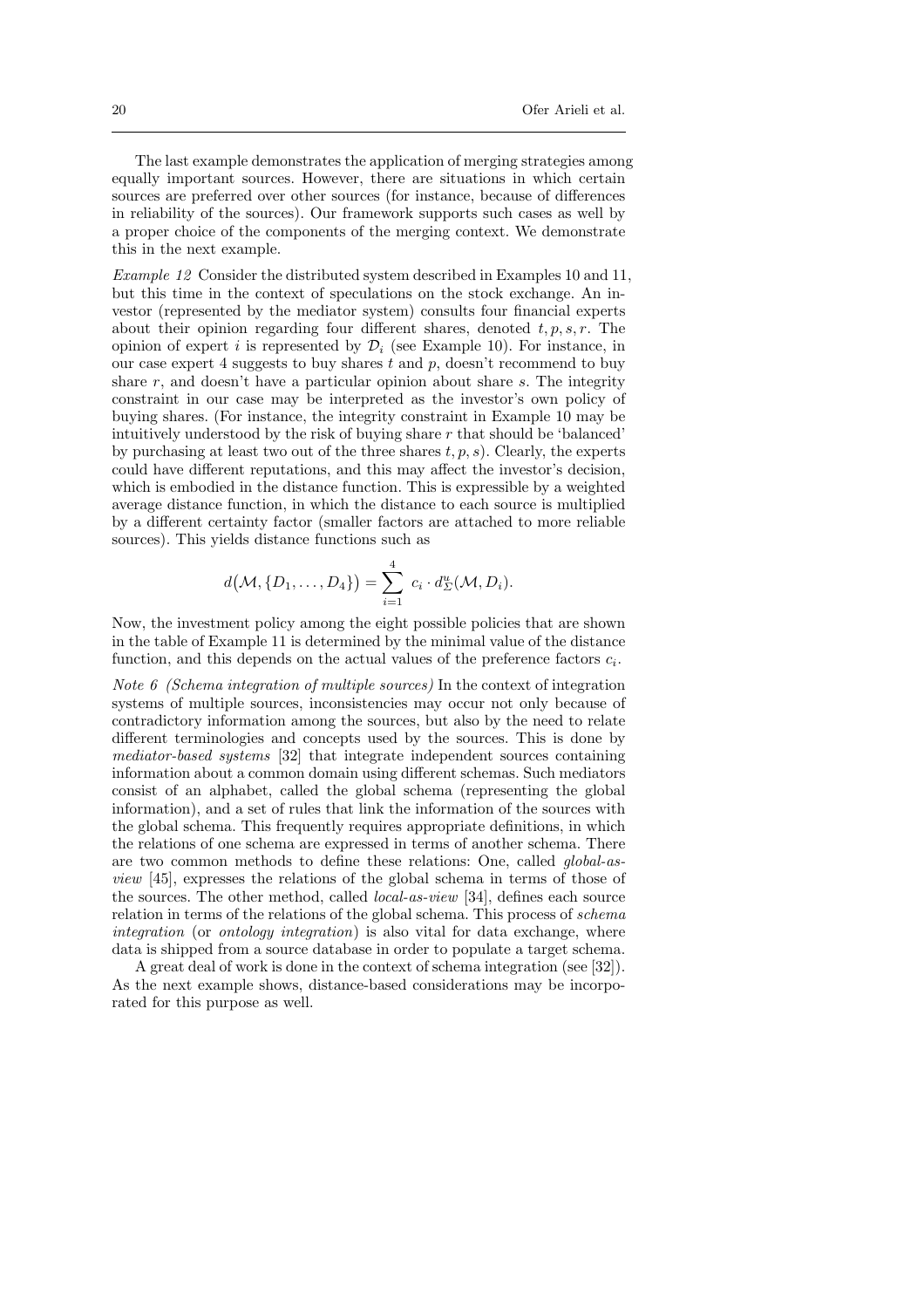Example 13 Suppose that the database considered in Section 2.1 is distributed over two sites that store data about employees in different locations (say, New-York and New-Jersey). In this case, the information may be divided as follows:

$$
\texttt{source1}: \quad \begin{array}{l} \texttt{empty}(Alice), \ \ \texttt{sal}(Alice, 1000), \ \ \texttt{directory}(Alice) \\ \texttt{source2}: \quad \texttt{emptyJ}(Bob), \quad \texttt{sal}(Bob, 1000) \end{array}
$$

Also, using a global-as-view approach, we have a rule for relating the local vocabularies:

$$
\forall x (\text{empNY}(x) \lor \text{empNJ}(x) \to \text{emp}(x))
$$

and the same integrity constraint as before (specified in the global language):

 $\forall x \forall y \forall z_1 \forall z_2 \big(\texttt{sal}(x,z_1) \land \texttt{sal}(y,z_2) \land \texttt{directory}(x) \land \lnot \texttt{directory}(y)\big) \rightarrow z_1 > z_2$ 

Taking the last two rules as the set of global integrity constraints  $(\mathcal{IC})$  together with  $d^2$  as the distance function and  $\Sigma$  as the aggregation function, we get – in terms of the global language – the same optimal repairs as those in Example 8. Thus, for instance, conservative answers to the queries  $\texttt{emp}(x)$ and  $\text{sal}(Alice, 1000)$  are  $\{Alice, Bob\}$  and 'no', respectively.

Merging strategies of constraint belief-bases like those mentioned in this section, as well as some related complexity results, are discussed in detail in [29,30].

### 5 Related Works

Distance minimization is a primary principle behind many systems for information handling. Back in the 1980's distance-based approaches have been considered e.g., by Dalal [16], Winslett [49], and others, in the context of belief revision. In the database systems point of view, a notion coinciding with Winslett's revision model was first introduced in the seminal paper of Arenas, Bertossi, and Chomicki [1], who presented a model theoretic definition of consistent answers to a query posed to an inconsistent database. Following this work, many other proposals for database repair and consistent query answering have emerged. Most of the proposals are based on the idea that the set of database tuples either inserted to- or deleted from the database instance in order to restore its consistency has to be made minimal under set inclusion  $[1,2,9,10,14,18,27]$  or cardinality  $[2,4,5,35]$ . Clearly, these are domain independent considerations, in the sense that they are applied to every database regardless of the nature of its information. Representing cardinality-based considerations in our framework is discussed in Section 3.3. Corresponding computations by disjunctive logic programs and stable model semantics are reported in [2,5].

In contrast to cardinality-based distance semantics, the following definition and proposition show that even in the propositional case, set inclusion considerations deviate from our framework: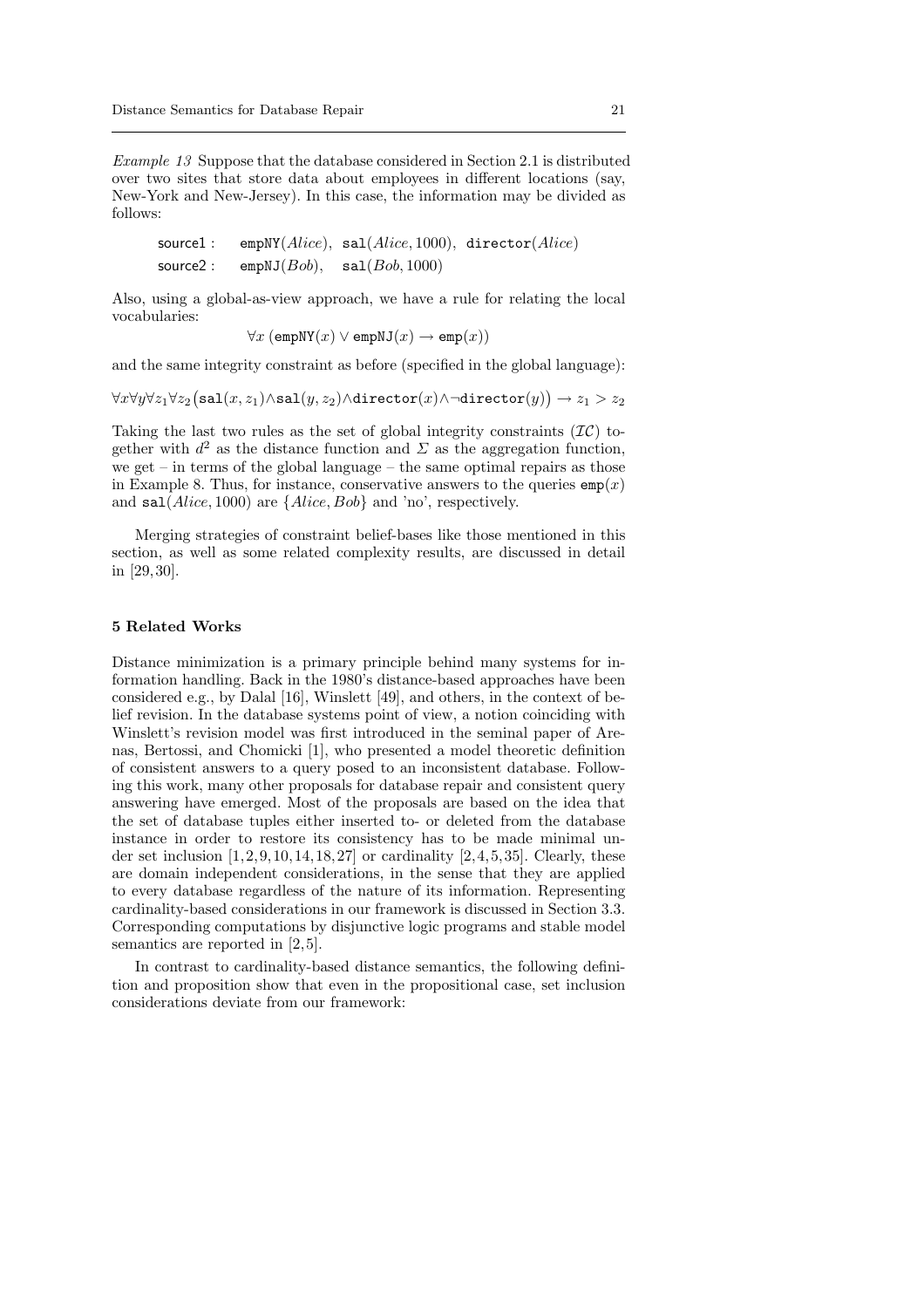**Definition 17** Let  $\mathcal{DB} = (\mathcal{D}, \mathcal{IC})$  be a propositional database, and let  $A, B \in$  Potential( $\mathcal{DB}$ ). As  $\mathcal{DB}$  is propositional, the constraint components of  $A$  and  $B$  are empty, so we identify  $A$  and  $B$  with their (variable-free) update components.

- $-$  A is inclusion-preferred over B (A  $\prec_{\mathcal{D}}$  B), if  $((A \setminus \mathcal{D}) \cup (\mathcal{D} \setminus A))$  ⊂  $((B \setminus D) \cup (D \setminus B)).$
- The  $\prec_{\mathcal{D}}$ -minimal elements of Potential( $\mathcal{D}\mathcal{B}$ ) are called *inclusion-optimal*.

As a distance function d induces a total order on Potential $(\mathcal{DB})$  (determined for each  $A \in$  Potential( $\mathcal{DB}$ ) by  $d(A, \mathcal{D})$ ), while  $\prec_D$  is only a partial order on Potential $(\mathcal{DB})$ , it is quite obvious that preferences based on set inclusion cannot be simulated by distance functions. Moreover,

**Proposition 10** There is no distance function of the form  $d_f$ , obtained by a pseudo distance d and an aggregation function f as in Definition 13(d), such that the inclusion-optimal solutions of a propositional database  $\mathcal{DB} = (\mathcal{D}, \mathcal{IC})$ are those that are  $\tilde{d}_f$ -closest to  $\mathcal{D}$ .

*Proof* Consider the database  $\mathcal{DB} = (\{p, q, r\}, \{p \rightarrow \neg q, p \rightarrow \neg r\})$ . Here, Potential( $\mathcal{DB}$ ) = {{p}, {q}, {r}, {q, r}}, and so the inclusion-optimal potential repairs of  $\mathcal{DB}$  are  $\{p\}$  and  $\{q, r\}$ . Let  $m = \max\{d(p, q) \mid p, q \in \text{GAtoms}\}.$ Then:  $d_f({p}, {p}, q, r) = d_f({r}, {p}, q, r) = f({\frac{1}{2}m, \frac{1}{2}m})$ , thus  ${p}$  and  ${r}$ are equally distant from the original database  $\mathcal{D} = \{p, q, r\}$ . It follows that either both  $\{p\}$  and  $\{r\}$  are  $d_f$ -closest to  $\mathcal D$  (in which case they are repairs of  $\mathcal{DB}$ ) or neither of them is  $d_f$ -closest to  $\mathcal{D}$ . But  $\{r\}$  is not inclusion-optimal while  $\{p\}$  is.

Domain independent repairs may be extended in various ways to make them domain dependent. For instance, the distance function  $d_{\Sigma}^u$ , considered in Section 3.3 in the context of pairwise (cardinality-based) repairs, may by generalized by attaching different weights to different predicates, expressing the idea that for restoring consistency it may be more costly to insert or remove tuples of a certain predicate than to change tuples of other predicates. This yields a generalized Hamming distance, defined by the sum of the weights of the elements in the symmetric difference of the relevant sets. This kind of distance-based repairing is considered, e.g., in [36].

As noted in Section 3.4, our framework can also capture other domain dependent techniques for database repair, recently considered, e.g., in [8, 24,46,47]. Below, we describe the relations to some of these methods in greater details. For this, we briefly recall the basic definitions behind Wijsen's approach [46,47] of repairing by value modifications. For simplicity, assume that the language  $\mathcal L$  consists of one predicate with arity n, i.e., a fixed schema  $\langle A_1, \ldots, A_n \rangle$  of distinct attributes. A *tableaux* is a finite set T of tuples  $\langle t_1, \ldots, t_m \rangle$ , where each  $t_i$  is a term.<sup>10</sup> A tableau is called *linear* if no variable occurs in it more than once; it is called a relation if all its terms are ground (i.e., without variables). Wijsen's approach is based on tableaux

<sup>10</sup> As the language is function-free, these terms must be atomic, i.e., constants or variables.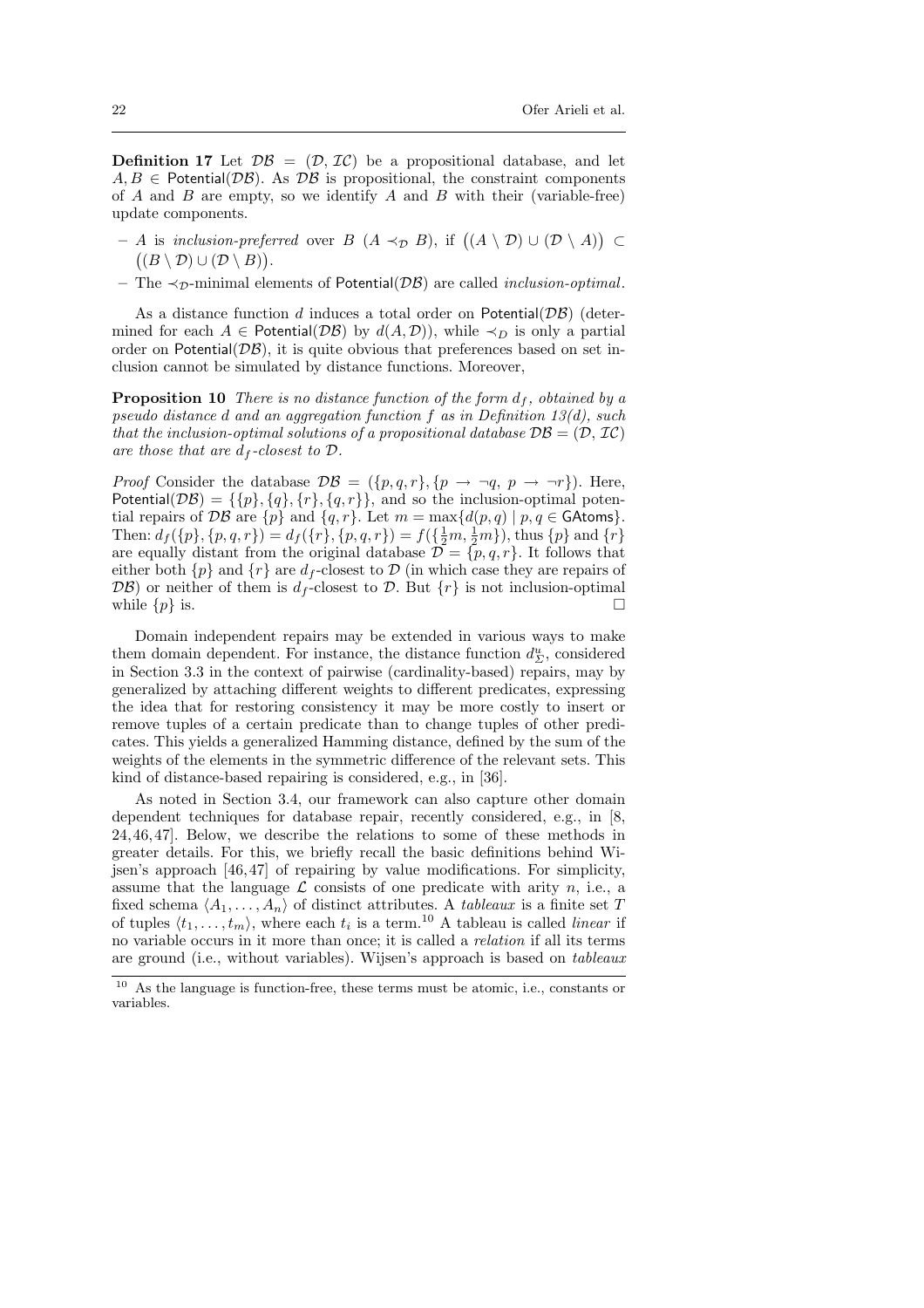homomorphisms. Given two tableaux  $T_1$  and  $T_2$ , a homomorphism from  $T_1$ to  $T_2$  is a variable substitution  $\theta$  on the variables of  $T_1$ , such that  $\theta(T_1) \subseteq T_2$ . Such a homomorphism is called one-to-one if it does not identify distinct tuples of  $T_1$ . Now, given a relation P and a set  $\mathcal{IC}$  of integrity constraints, a fix of P under  $\mathcal{IC}$  is a maximal tableaux P' for which  $(1)$  there is a oneto-one homomorphism to  $P$ , and  $(2)$  there is a (not necessarily one-to-one) homomorphism to some relation R that satisfies  $\mathcal{IC}$ . If such a relation R is minimal under set inclusion, it is a repair of  $P$  in the sense of Wijsen (an uprepair, in his terms).

The correspondence between Wijsen's approach and ours is straightforward: In our sense, a tableau  $T$  is the first component of a database update (referring to a single relation), and the second component of an update, namely the constraint set, represents tableau homomorphisms on T. If a tableau is homomorphic to a consistent relation then, in our terminology, it is a potential repair. In this respect, Wijsen's fixes may be viewed as compact representations of potential repairs.

The main difference between the two methods is that Wijsen uses set inclusion as the underlying preference criterion, while in our framework distance functions are used for choosing the optimal repairs. A variant of Wijsen's approach, which defines uprepairs by cardinality minimization rather than by set inclusion minimization, is easily simulated in our framework by taking, e.g.,  $d^1$  and  $\Sigma$  as the underlying distance and aggregation functions, respectively.

Incidentally, domain-dependent repairs with minimal cardinality and setminimal repairs have also been considered in the closely related construct introduced in [24] (see [48] for a discussion on the similarities and differences between the repair methods). In this case as well, our methods offer a considerable flexibility in the determination of the repair strategy, by allowing to incorporate domain-specific considerations (such as those in the definition of  $d^2$  above).

Another domain dependent approach for restoring database consistency, based on tuple updates, is presented in [8]. This time, the tableaux homomorphisms approach is traded by a quantitative attitude that is based on the values of the attributes. We demonstrate this by the following example:

Example 14 [8, Examples 1,4] Consider the following database of traffic network.

 $T \cdot 2 + 4$ 

| .                |    |      |      |  |  |
|------------------|----|------|------|--|--|
| Time<br>LinkName |    | Type | Flow |  |  |
| 9:00am           | a. |      | 1100 |  |  |
| 9:00am           |    |      | 900  |  |  |
| 9:30am           |    |      |      |  |  |

Suppose that the maximum capacities of links of type 0 and 1 are 1000 and 1500, respectively. The database above is not consistent with respect to these constraints, as they are not obeyed by the first tuple.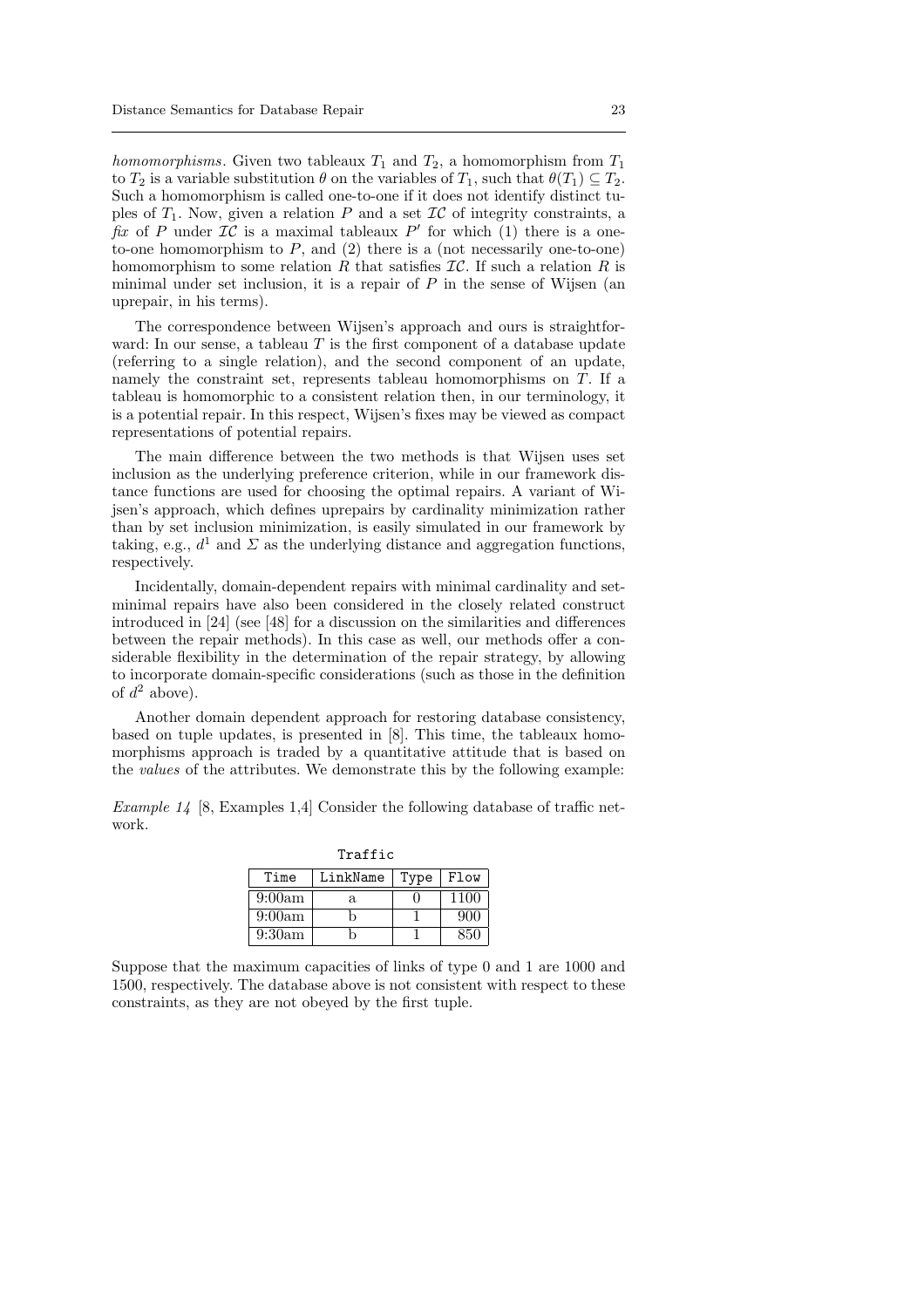According to [8], the distance between two tuples is determined by the (weighted sum of the squares of the) differences between their numerical values. Thus, e.g., the difference between the tuples (9:00am,a,0,1100) and  $(9.00am,a,1,1000)$  is  $c_1 \cdot 1^2 + c_2 \cdot 100^2$  for some fixed coefficients  $c_1$  and  $c_2$ . Using our terminology, the distance between the original database instance and a potential repair of it is equal to the weighted sum of the differences between the tuples in those sets, having the same key values. Now, repairs are the potential repairs with minimal distance to the original database. In Example 14, then, two potential repairs are:

| $\sim$<br>- 1 |
|---------------|
|---------------|

Traffic′′

| Time   | LinkName | Type | Flow | Time   | LinkName | Type | Flow |
|--------|----------|------|------|--------|----------|------|------|
| 9:00am | а        |      | 100  | 9:00am | a        |      | 1000 |
| 9:00am |          |      | 900  | 9:00am |          |      | 900  |
| 9:30am |          |      | 850  | 9:30am |          |      | 850  |

| ıme  | LinkName   Type   Flow |      |
|------|------------------------|------|
| )0am |                        | 1000 |

where Traffic' changes the type of link 'a' to 1, and Traffic'' reduces its flow capacity to 1000. For  $c_1 = 1$  and  $c_2 = 10^{-5}$  the distances from Traffic are  $1 \cdot \hat{1}^2$  and  $10^{-5} \cdot 100^2$ , respectively, so in this case Traffic'' is preferred over Traffic′ .

Clearly, the approach of [8] is represented in our framework, where minimal distances correspond to least square values. The tuple matching according to [8] is done by key values, and this is a plausible matching criterion, as in [8] key attributes are not updateable. Note, however, that in our framework updates are not limited to numerical values only. More substantially, our framework permits more general repairs. In Example 14, for instance, the  $d_{\Sigma}^2$ -semantics (in which changes of key attributes are more expensive than other changes) will change (9:00am,a,0,1100) to either (9:00am,a,x,1100) for some  $x \neq 0$  (which corresponds to Traffic' above), or to (9:00am,a,0,y) for some  $y \le 1000$ . The latter is clearly a more general repair than Traffic'', as it is not committed to a specific flow capacity of link 'a' (i.e., 1000 in case of Traffic'').  $11$ 

## 6 Conclusion and Future Work

Data processing by distance considerations is not a new idea, and it has been used mainly in the context of query answering [2,6,37] integration of constraint belief-sets [29,30] and operators for belief revision [19,31,39,44]. In this paper, we introduced a uniform framework for representing, comparing and implementing different approaches for these contexts. Another advantage of our approach is that it opens the door to many new methods that are induced by known distance definitions. This is particularly useful in the context of database repairing, where so far most of the formalisms in the literature that involve distance-based semantics are domain independent, while in many practical cases domain dependent repairs are more adequate. Typical cases for this are census, demographic, and experimental data, where

 $^{11}\,$  See also the discussion in the paragraph below Definition 7.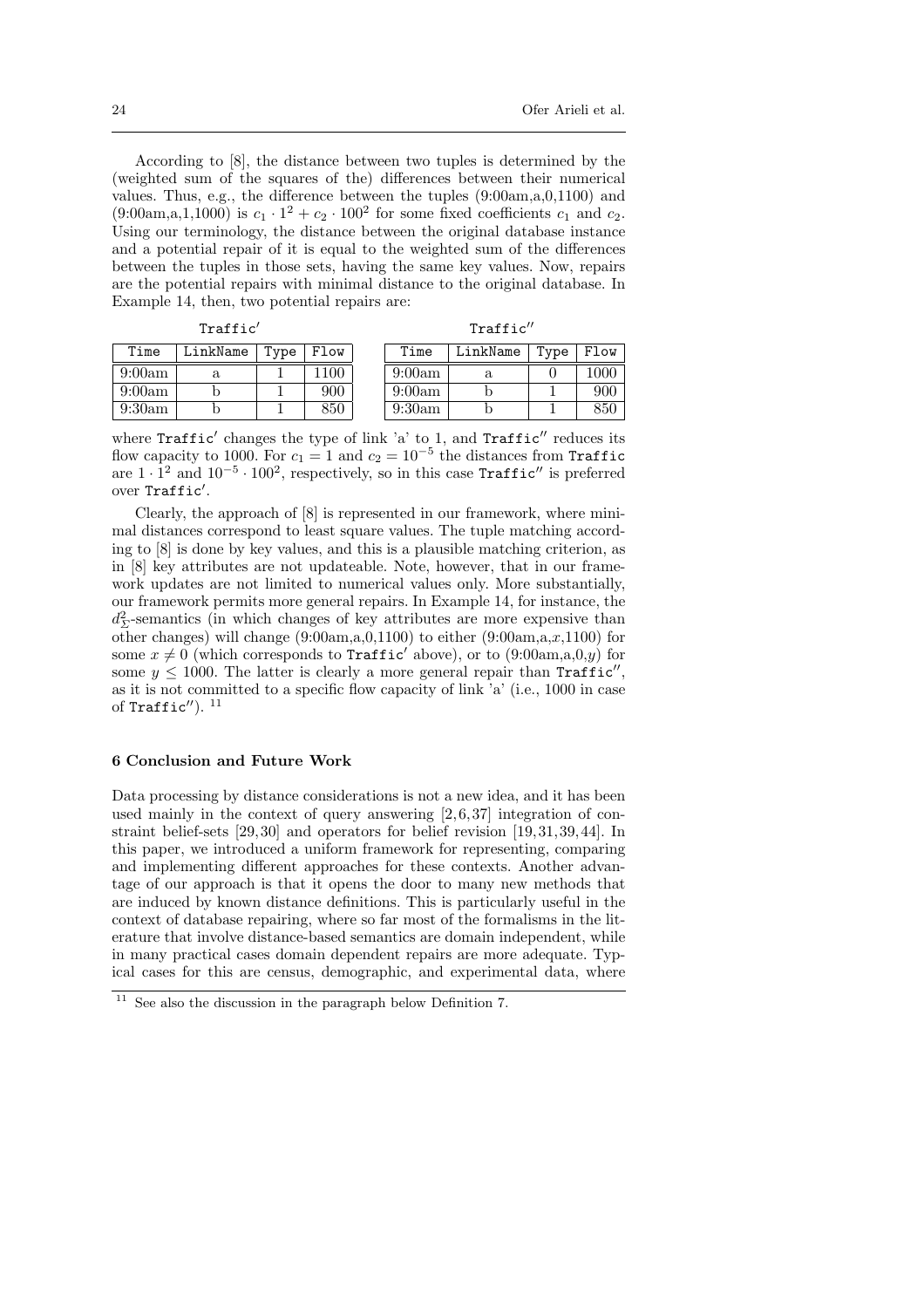faulty information need to be altered (rather than removed altogether) in order to meet certain integrity constraints. The new forms of repairs offered by our framework provide a step forward towards more intuitive solutions to such cases, mainly as the notion of closeness can be captured in more subtle ways, and erroneous components of the data can be detected and updated without violating the valid fragment of the information.

The message of this paper is, therefore, that it is useful to think in terms of distances to express preferences among repairs and that different choices of distances lead to different preferences that can be applied in different scenarios. Having this said, it seems that distance semantics per-se is not strong enough for handling many practical cases. This is so not only because of the considerable amount of repairs that are usually induced by it, but also due to the fact that, in many cases, distance considerations cannot completely capture every aspect of the underlying database information, and so different repairs may have different likelihood. To see this, suppose that the following information is part of a household data, associated to a census:

| Name  | Age | Marital Status |  |  |  |
|-------|-----|----------------|--|--|--|
| David |     | Married        |  |  |  |
| Ann   | 6   | Married        |  |  |  |
| Tom   | 20  | Bachelor       |  |  |  |

Person

Here, the second tuple violates a constraint that people under 16 cannot be married. The common domain independent repairs, applying set inclusion or minimal cardinality of insertions/retractions, will remove the problematic tuple. However, this does not seem to be an appropriate solution in this case, as all the information about Ann will be lost. By using the distance-based techniques for repairing by attribute modifications, we will get, according to  $d_{\Sigma}^{1}$  (as well as by  $d_{\Sigma}^{2}$ ), the following two repairs:

Person′

| Name             | Age   Marital Status |
|------------------|----------------------|
| David            | Married              |
| Ann              | Married              |
| Tom <sup>'</sup> | Bachelor             |

| Name  |    | Age   Marital Status |
|-------|----|----------------------|
| David |    | Married              |
| Ann   |    |                      |
| 'I'om | 20 | Bachelor             |

In the repair on the left-hand side the problem is fixed by changing the age of Ann to some  $x \ge 16$ , and according to the repair in the right-hand side, Ann's marital status is changed to some y other than 'Married' (or any other status that requires marriage, such as 'Divorced' or 'Widower').

While the distance functions considered above imply that Person′ and Person′′ are equally good repairs, additional information may help to conclude that one repair is more plausible than the other. For instance, information about assets or hobbies usually provides some indication whether the underlying person is an adult or a child. As this kind of information cannot make an exclusive discrimination between the two options, integrity constraints are not useful here. Extending the distance functions by probability factors looks somewhat 'ad-hoc' and cumbersome. More promising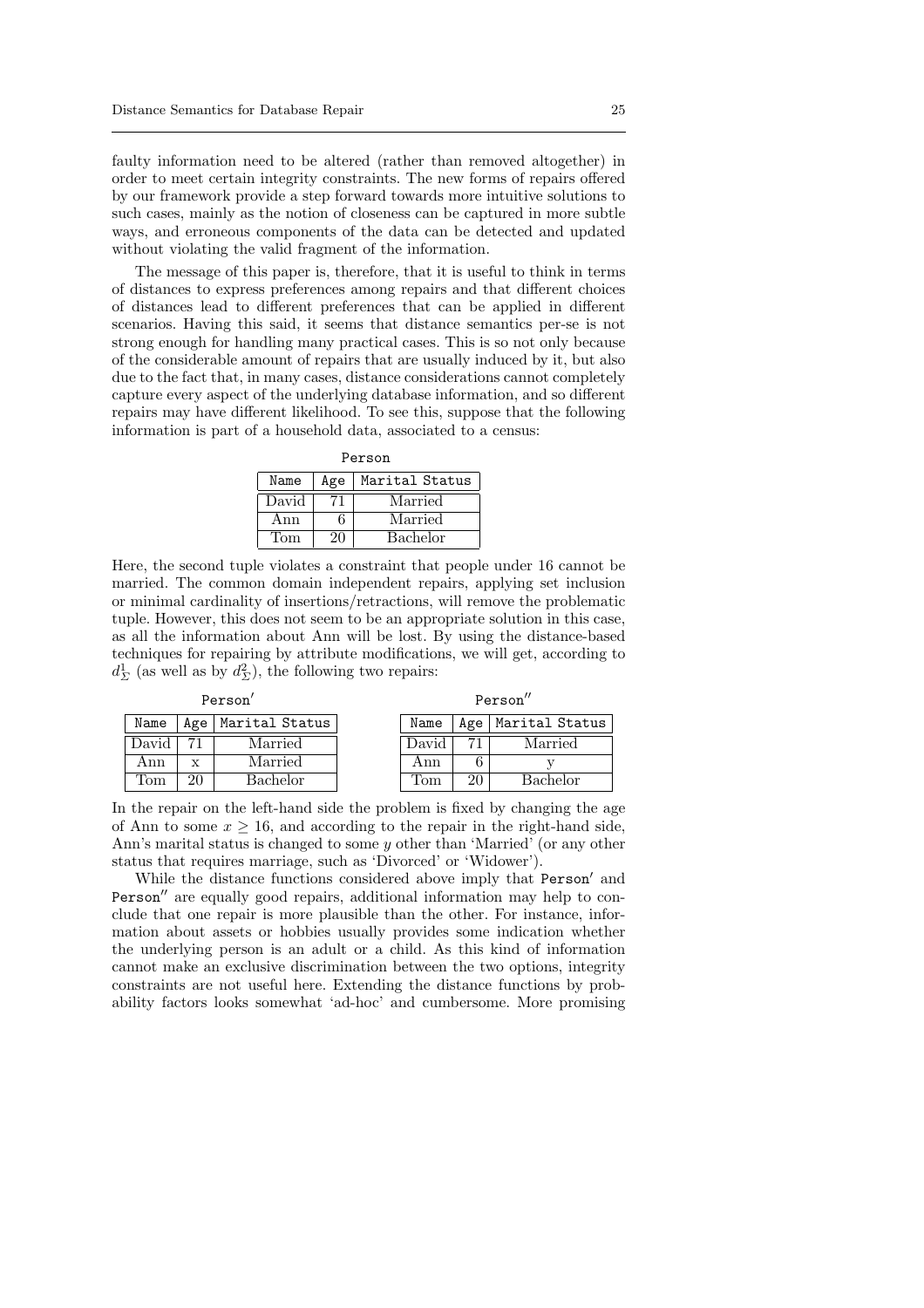approaches for resolving this problem are to adopt learning techniques for 'pulling out' the most plausible repairs, or to incorporate declarative theories that give further indications on 'how to repair'. Using such methods in our framework is a subject for a future research.

# References

- 1. M. Arenas, L. Bertossi, and J. Chomicki. Consistent query answers in inconsistent databases. In Proc. PODS'99, pages 68–79. ACM Press, 1999.
- 2. M. Arenas, L. Bertossi, and J. Chomicki. Answer sets for consistent query answering in inconsistent databases. Theory and Practice of Logic Programming., 3(4–5):393–424, 2003.
- 3. O. Arieli, M. Denecker, and M. Bruynooghe. Distance-based repairs of databasese. In M.Fisher et al., editor, Proc. JELIA'06, number 4160 in LNAI, pages 43–55. Springer, 2006.
- 4. O. Arieli, M. Denecker, B. Van Nuffelen, and M. Bruynooghe. Coherent integration of databases by abductive logic programming. Artificial Intelligence Research, 21:245–286, 2004.
- 5. O. Arieli, M. Denecker, B. Van Nuffelen, and M. Bruynooghe. Computational methods for database repair by signed formulae. Annals of Mathematics and Artificial Intelligence,  $46(1-2):4-37$ , 2006.
- 6. L. Bertossi. Consistent query answering in databases. SIGMOD Records, 35(2):68–76, 2006.
- 7. L. Bertossi. Some research directions in consistent query answering: A vision. In J. Chomicki and J. Wijsen, editors, Pre-proceedings of the EDBT'06 Workshop on Inconsistency and Incompleteness in Databases, pages 109–113, 2006.
- 8. L. Bertossi, L. Bravo, E. Franconi, and A. Lopatenko. Complexity and approximation of fixing numerical attributes in databases under integrity constraints. In Proc. DBLP'05, number 3774 in LNCS, pages 262–278. Springer, 2005.
- 9. L. Bertossi, J. Chomicki, A. Cortés, and C. Gutierrez. Consistent answers from integrated data sources. In Proc. FQAS'2002, number 2522 in LNCS, pages 71–85. Springer, 2002.
- 10. L. Bertossi and C. Schwind. Database repairs and analytic tableau. Annals of Mathematics and Artificial Intelligence,  $40(1-2)$ :5-35, 2004.
- 11. A. Cali, D. Lembo, and R. Rosati. On the decidability and complexity of query answering over inconsistent and incomplete databases. In  $\hat{P}roc$ .  $POD\hat{S}'0\hat{3}$ , pages 260–271. ACM Press, 2003.
- 12. J Chomicki. Consistent query answering: Five easy pieces. In Proc. ICDT'07, number 4353 in LNCS, pages 1–17. Springer, 2007.
- 13. J. Chomicki and J. Marchinkowski. On the computational complexity of minimal-change integrity maintenance in relational databases. In L. Bertossi, A. Hunter, and T. Schaub, editors, Inconsistency Tolerance, number 3300 in LNCS, pages 119–150. Springer, 2004.
- 14. J. Chomicki and J. Marchinkowski. Minimal-change integrity maintenance using tuple deletion. Information and Computation,  $\overline{197(1-2)}$ :90-121, 2005.
- 15. J. Chomicki, J. Marchinkowski, and S. Staworko. Computing consistent query answers using conflict hypergraphs. In Proc. CIKM'04, pages 417–426, 2004.
- 16. M. Dalal. Investigations into a theory of knowledge base revision. In Proc. AAAI'88, pages 475–479. AAAI Press, 1988.
- 17. E. Dantsin, T. Eiter, G. Gottlob, and A. Voronkov. Complexity and expressive power of logic programming. ACM Computing Surveys, 33(3):374–425, 2001.
- 18. S. de Amo, W. A. Carnielli, and J. Marcos. A logical framework for integrating inconsistent information in multiple databases. In Proc. FoIKS'02, number 2284 in LNCS, pages 67–84. Springer, 2002.
- 19. J. Delgrande. Preliminary considerations on the modelling of belief change operators by metric spaces. In Proc. NMR'04, pages 118–125, 2004.
- 20. J. Dieudonné, editor. Foundations of Modern Analysis. Academic Press, 1969.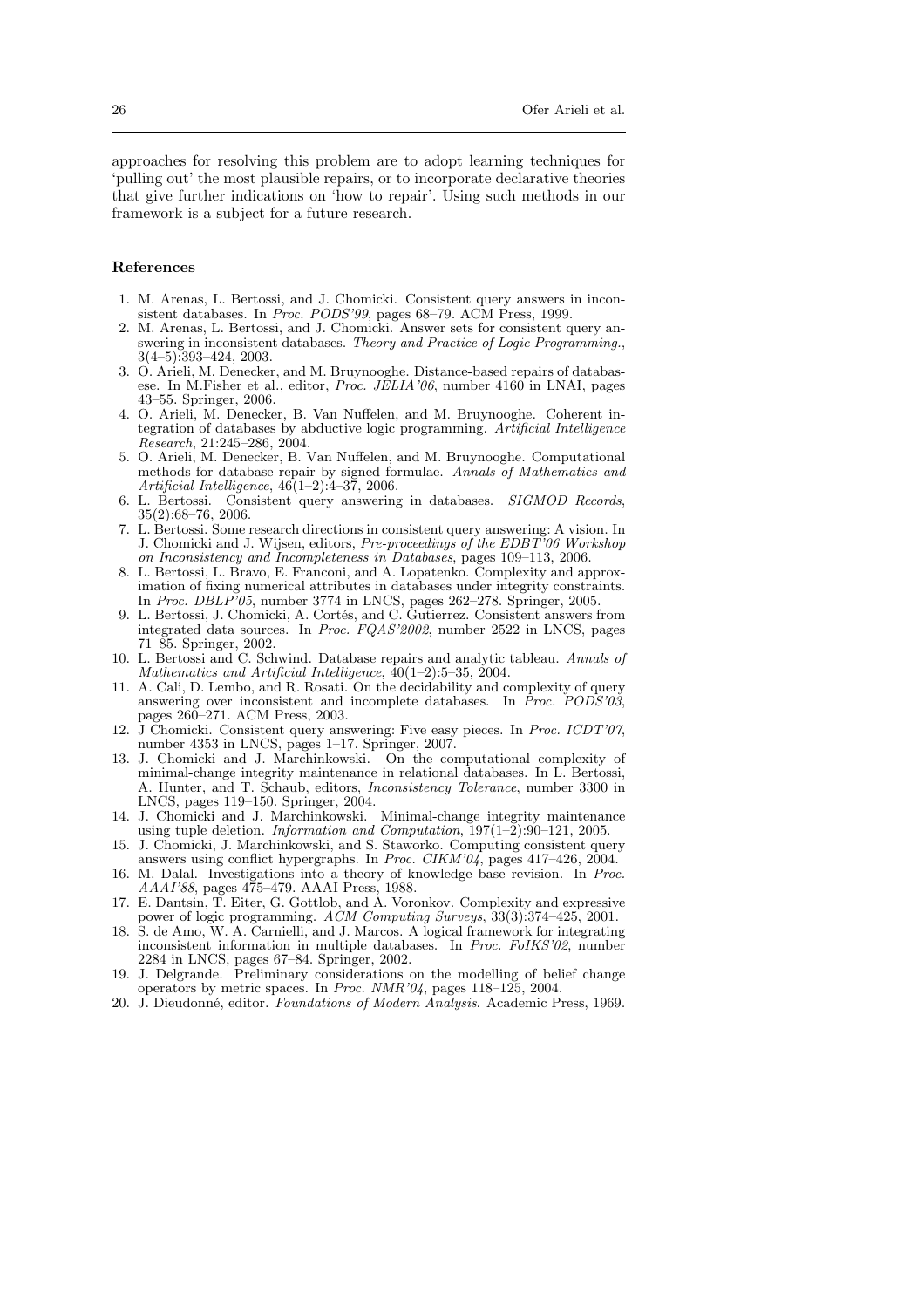- 21. T. Eiter. Data integration and answer set programming. In Proc. LPNMR'05, number 3662 in LNCS, pages 13–25. Springer, 2005.
- 22. T. Eiter and H. Mannila. Distance measure for point sets and their computation. Acta Informatica, 34:109–133, 1997.
- 23. B. Fazzinga, S. Flesca, F. Furfaro, and F. Parisi. DART: A data acquisition and repairing tool. In T. Grust et al., editor, Current Trends in Database Technology – Proc. of the EDBT'06 Workshops, number 4254 in LNCS, pages 297–317. Springer, 2006.
- 24. S. Flesca, F. Furfaro, and F. Parisi. Consistent query answers on numerical databases under aggregate constraints. In Proc. 10th Int. Symp. on Database Programming Languages (DBLP'05), number 3774 in LNCS, pages 279-294. Springer, 2005.
- 25. E. Franconi, A. L. Palma, N. Leone, D. Perri, and F. Scarcello. Census data repair: A challenging application of disjunctive logic programming. In Proc.  $LPAR'01$ , number 2250 in LNCS, pages 561–578. Springer, 2001.
- 26. G. Greco, S. Greco, and E. Zumpano. A logic programming approach to the integration, repairing and querying of inconsistent databases. In Proc. ICLP'01, number 2237 in LNCS, pages 348–363. Springer, 2001.
- 27. S. Greco and E. Zumpano. Querying inconsistent databases. In Proc. LPAR'2000, number 1955 in LNAI, pages 308–325. Springer, 2000.
- 28. A. Grove. Two modellings for theory change. Journal of Philosophical Logic, 17:157–180, 1988.
- 29. S. Konieczny, J. Lang, and P. Marquis. Distance-based merging: A general framework and some complexity results. In Proc KR'02, pages 97–108. Morgan Kaufmann, 2002.
- 30. S. Konieczny and R. Pino Pérez. Merging information under constraints: A logical framework. Logic and Computation, 12(5):773-808, 2002.
- 31. D. Lehmann, M. Magidor, and K. Schlechta. Distance semantics for belief revision. Journal of Symbolic Logic,  $66(1)$ :295–317, 2001.
- 32. M. Lenzerini. Data integration: A theoretical perspective. In Proc. PODS'02, pages 233–246. ACM Press, 2002.
- 33. N. Leone, T. Eiter, W. Faber, M. Fink, G. Gottlob, and G. Greco. Boosting information integration: The INFOMIX system. In *Proc. SEBD'05*, pages 55– 66, 2005.
- 34. A. Levy, A. Rajaraman, and Ordille J.J. Querying heterogeneous information sources using source descriptions. In *Proc.*  $VLDB-96$ , pages 251–262. Morgan Kaufmann, 1996.
- 35. P. Liberatore and M. Schaerf. BReLS: A system for the integration of knowledge bases. In Proc. KR'2000, pages 145–152. Morgan Kaufmann, 2000.
- 36. A. Lopatenko and L. Bertossi. Complexity of consistent query answering in databases under cardinality-based and incremental repair semantics. An extended version of [37]; Corr Archiv paper cs.DB/0604002.
- 37. A. Lopatenko and L. Bertossi. Complexity of consistent query answering in databases under cardinality-based and incremental repair semantics. In Proc.  $ICDT'07$ , number 4353 in LNCS, pages 179–193. Springer, 2007.
- 38. S.H. Nienhuys-Cheng. Distance between Herbrand interpretations: A measure for approximations to a target concept. In *Proc. ILP'97*, number 1297 in LNCS, pages 213–226. Springer, 1997.
- 39. P. Peppas, S. Chopra, and N. Foo. Distance semantics for relevance-sensitive belief revision. In Proc. KR'04, pages 319–328. AAAI Press, 2004.
- 40. J. Ramon. Clustering and instance based learning in first order logic, 2002. Ph.D. Thesis, K.U.Leuven.
- 41. J. Ramon and M. Bruynooghe. A polynomial time computable metric between point sets. Acta Informatica,  $37(10)$ :765–780, 2001.
- 42. R. Reiter. On closed world databases. In Logic and Databases, pages 55–76. Plenum Press, 1978.
- 43. R. Reiter. Towards a logical reconstruction of relational database theory. In On Conceptual Modelling (Intervale), pages 191–233, 1982.
- 44. W. Spohn. Ordinal conditional functions: a dynamic theory of epistemic states. In W. L. Harper and B. Skyrms, editors, Belief Change and Statistics, volume II, pages 105–134. Kluwer, 1988.